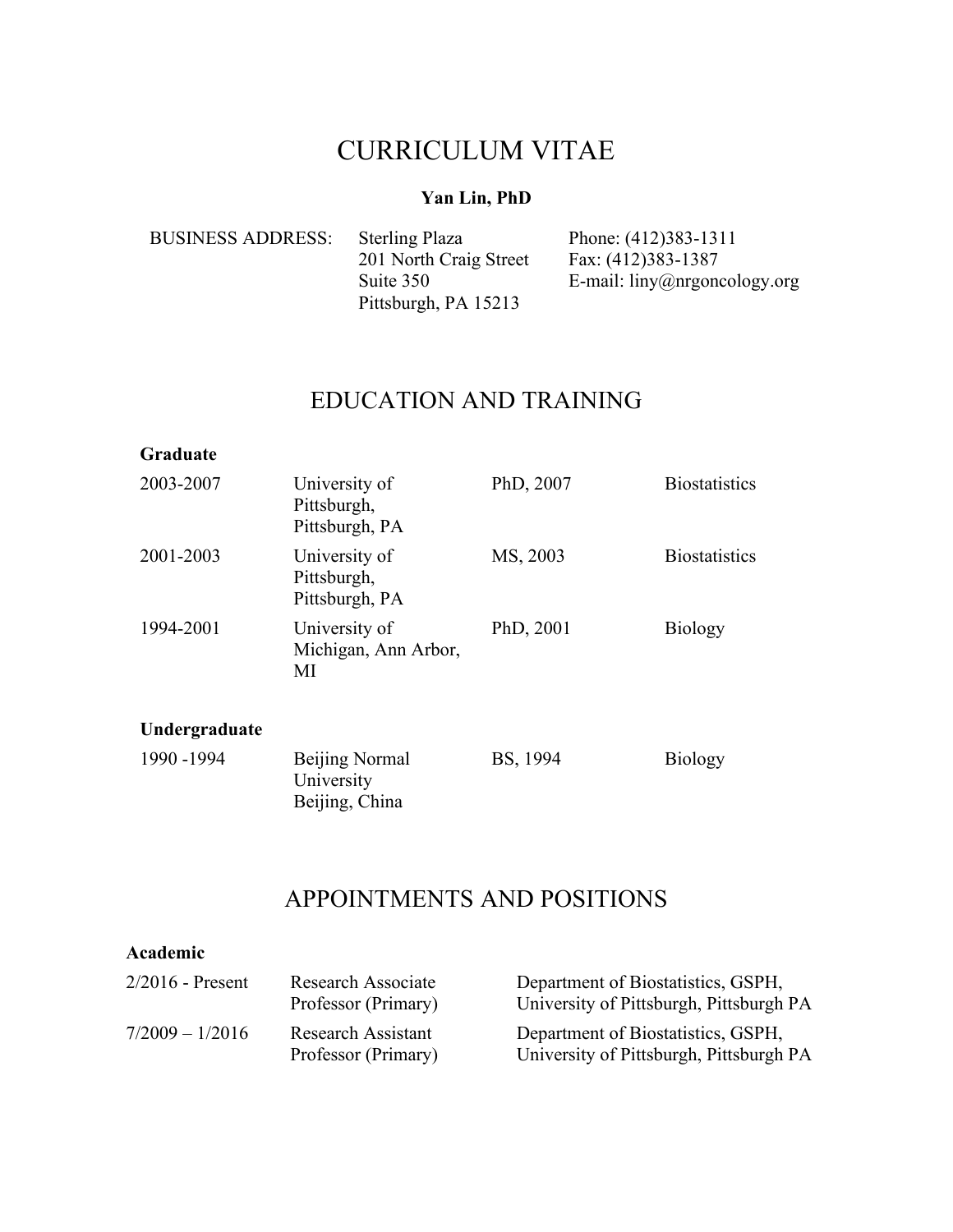| 6/2007-6/2009       | <b>Assistant Professor</b><br>(Primary)   | Department of Medicine, School of<br>Medicine, University of Pittsburgh,<br>Pittsburgh PA                              |
|---------------------|-------------------------------------------|------------------------------------------------------------------------------------------------------------------------|
| 6/2007-6/2009       | <b>Assistant Professor</b><br>(Secondary) | Department of Biostatistics, GSPH,<br>University of Pittsburgh, Pittsburgh PA                                          |
| 6/2007-6/2009       | <b>Assistant Professor</b><br>(Secondary) | Clinical and Translational Science<br>Institute (CTSI), School of Medicine,<br>University of Pittsburgh, Pittsburgh PA |
| <b>Non-Academic</b> |                                           |                                                                                                                        |
| $10/2019$ -present  | Senior Biostatistician                    | NRG Oncology, Statistics and Data<br>Management Center (formerly NSABP)<br>Pittsburgh, PA                              |
| 7/2009-9/2019       | Senior Biostatistician                    | <b>UPMC Hillman Cancer Center (formerly</b><br>UPCI), University of Pittsburgh,<br>Pittsburgh, PA                      |
| 6/2003-12/2004      | Biostatistician                           | University of Pittsburgh Cancer Institute,<br>University of Pittsburgh, Pittsburgh, PA                                 |

# MEMBERSHIP IN PROFESSIONAL AND SCIENTIFIC **SOCIETIES**

| $2003$ - Present | Member, American Statistical Association (ASA)                 |
|------------------|----------------------------------------------------------------|
| $2021$ – Present | Member, Society of Clinical Trials (SCT)                       |
| $2003 - 2019$    | Member, The Eastern North American Region of the International |
|                  | Biometric Society (ENAR)                                       |
| $2003 - 2019$    | Member, American Society of Human Genetics (ASHG)              |
| $2017 - 2018$    | American Association of Caner Research (AACR)                  |

# HONORS AND AWARDS

| 1997 | Newcomb Fellowship<br>University of Michigan                                              |
|------|-------------------------------------------------------------------------------------------|
| 2003 | <b>Outstanding Student Award</b><br>Department of Biostatistics, University of Pittsburgh |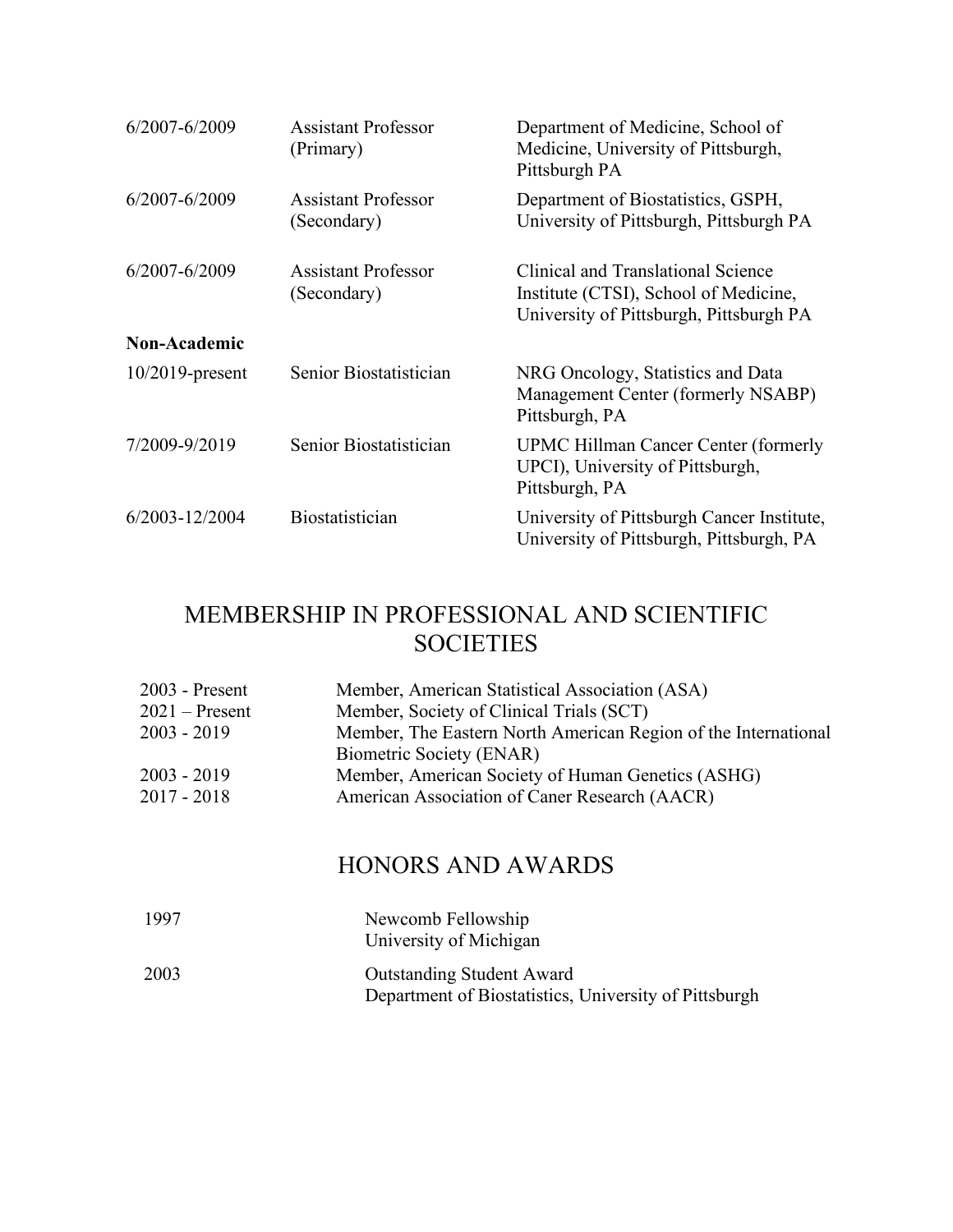2007 Student Distinguished Paper Award International Biometric Society, Eastern North American Region (ENAR)

## PROFESSIONAL ACTIVITIES

## **1. Teaching and Research Activities**

a. Courses Taught

| <b>Years Taught</b> | <b>Course Number: Title</b>                                  | Role in course<br><b>Primary/Coordinator</b> |
|---------------------|--------------------------------------------------------------|----------------------------------------------|
| 2007-2008           | CLRES2022, Logistic Regression                               | Co-instructor                                |
| 2007-2008           | CLRES2071, Research Design and<br>Development Seminar Part I | <b>Statistical Consultant</b>                |
| 2008-2009           | CLRES2023, Survival Analysis                                 | Co-instructor                                |
| 2011-2015           | BIOST - 2055 - 14860, INTROD<br><b>GNOMC ANAL 1: APPLCS</b>  | Co-instructor                                |
| 2011-2015           | BIOST - 2055 - 14860, INTROD<br><b>GNOMC ANAL 1: APPLCS</b>  | Co-instructor                                |
| 2010-2017           | MED5715, Neoplasia & Neoplastic<br>Disease                   | Guest Lecturer                               |

**b. Other Teaching** (lectures, tutorials and continuing education courses)

| Date(s) | <b>Type of Teaching</b> | <b>Title</b>                |
|---------|-------------------------|-----------------------------|
| 2008    | Unified Fellow Workshop | Introduction to             |
|         |                         | <b>Statistics and Study</b> |
|         |                         | Design                      |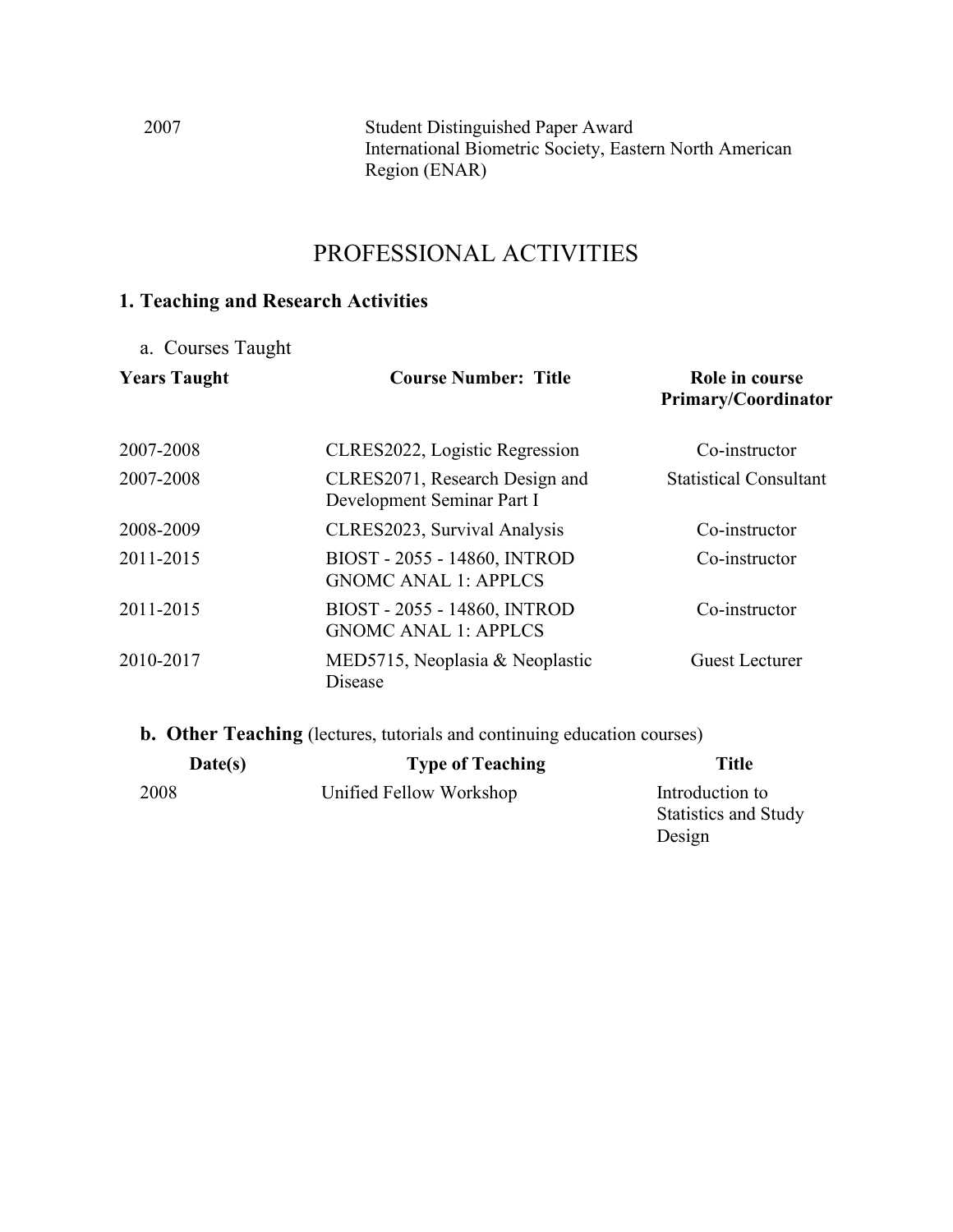| Name of<br><b>Student</b> | <b>Degree</b><br>Awarded,<br>Year | <b>Type of Document and Title</b>                                                                                                     | <b>Notes</b>                     |
|---------------------------|-----------------------------------|---------------------------------------------------------------------------------------------------------------------------------------|----------------------------------|
| Fei Ding                  | 2013                              | MS Thesis: A comparative study of<br>different strategies of batch effect<br>removal in array data: a case study<br>of three datasets | Committee<br>Chair               |
| Ying Qian                 | 2015                              | MS Thesis: Searching for the<br>prognostic factors for later stage<br>melanoma patients treated with HDI<br>using immunochip data     | Committee<br>Chair               |
| Hui-Min Lin               | 2015                              | PhD Dissertation: Behavior of<br>statistics for genetic association in a<br>genome-wide scan context                                  | Co-chair<br>with Dr.<br>Feingold |
| Surui Hou                 | 2018                              | MS Thesis: Integrated clustering<br>analysis of UPCI 08-144 correlative<br>studies.                                                   | Committee<br>Chair               |

# **c. Major Advisor for Graduate Student Essays, Theses, and Dissertations**

## **d. Service on Master or Doctoral Committees**

| <b>Dates</b><br><b>Served</b> | <b>Name of</b><br><b>Student</b> | <b>Degree</b><br><b>Awarded</b> | <b>Title of Dissertation/Essay</b>                                                                                              |
|-------------------------------|----------------------------------|---------------------------------|---------------------------------------------------------------------------------------------------------------------------------|
| 2009                          | Sun-Hee Oh                       | PhD                             | Effects of missing value imputation on<br>down-stream analyses in microarray data                                               |
| 2010                          | Soo Yeon<br>Cheong               | PhD                             | <b>Statistical Methods for Genotyping Assay</b><br>Data                                                                         |
| 2011                          | Xingbin Wang                     | PhD                             | Genomic meta-analysis combining<br>microarray studies with confounded clinical<br>variables: application to depression analysis |
| 2011                          | Chang Sook<br>Hong               | <b>MS</b>                       | <b>Studies of Association of Environmental</b><br>Risk Factors in Down Syndrome                                                 |
| 2012                          | Wenzhu Bi                        | PhD                             | Enhancements of Sparse Clustering with<br>Resampling and Considerations on Tuning<br>Parameter                                  |
| 2013                          | Nathan Pugh                      | PhD                             | Outlier detection methods applied to MRI<br>data.                                                                               |
| 2013                          | <b>Umut Ozbek</b>                | PhD                             | <b>Statistical Methods for Recovering GWAS</b><br>Data                                                                          |
| 2013                          | Ferdouse<br>Begum                | PhD                             | GWAS Meta-Analysis: Methodology and<br>Application to Meiotic Recombination                                                     |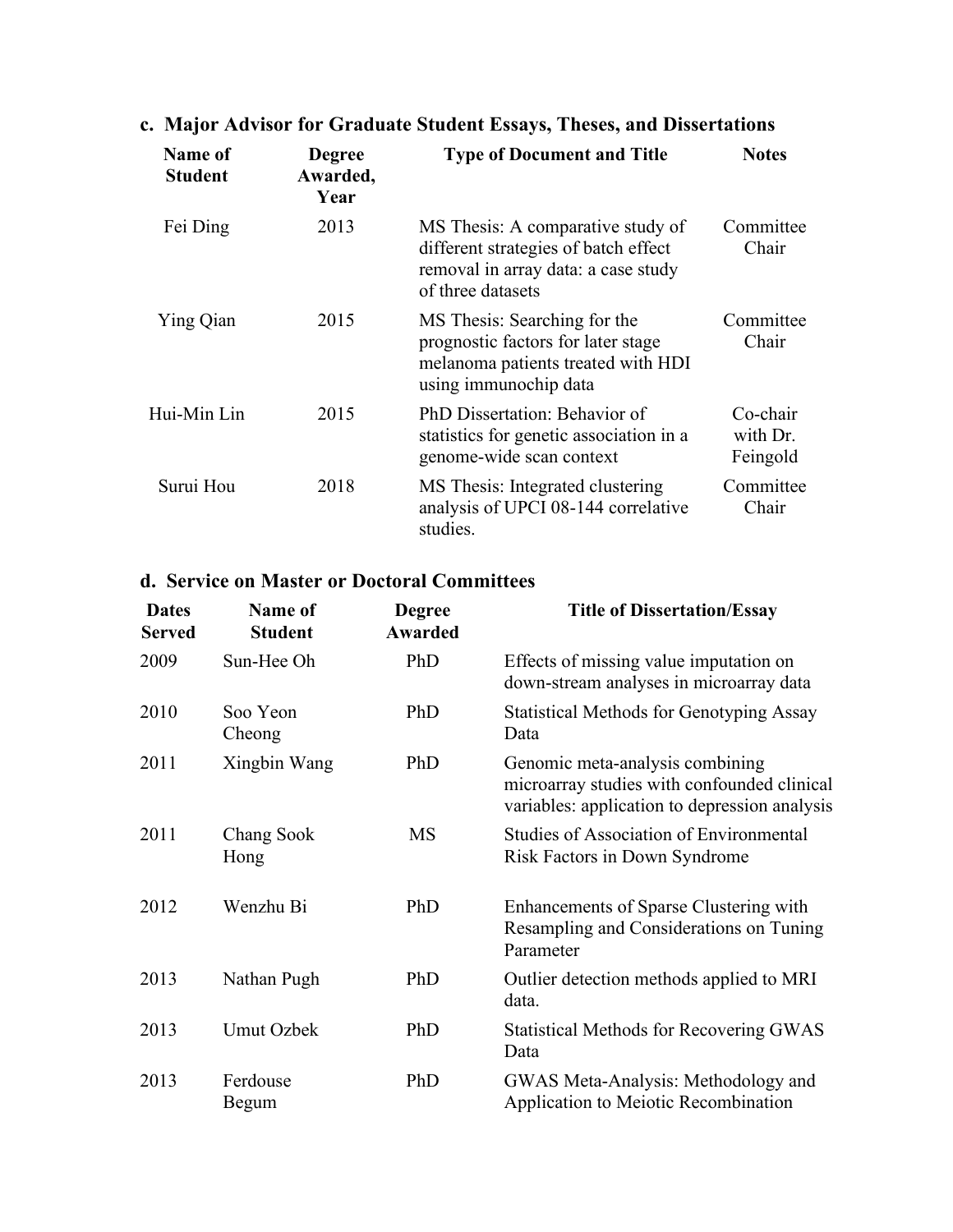| <b>Dates</b><br><b>Served</b> | <b>Name of</b><br><b>Student</b> | <b>Degree</b><br><b>Awarded</b> | <b>Title of Dissertation/Essay</b>                                                                                                                                |
|-------------------------------|----------------------------------|---------------------------------|-------------------------------------------------------------------------------------------------------------------------------------------------------------------|
| 2013                          | Dilrukshia<br>Singhabahu         | PhD                             | Robust Partial Least Squares Regression and<br><b>Outlier Detection using Repeated Minimum</b><br>Covariance Determinant Method and a<br><b>Resampling Method</b> |
| 2014                          | Serena Liao                      | PhD                             | Missing value imputation in high-<br>dimensional phenomic data                                                                                                    |
| 2014                          | Ming Geng                        | PhD                             | Marginal structural COX proportional<br>hazards model for data with competing risk<br>and measurement                                                             |
| 2015                          | Beth Zamboni                     | PhD                             | TWISTed survival: identifying surrogate<br>endpoints for mortality using QTWIST and<br>conditional disease-free survival.                                         |
| 2017                          | Abraham Apfei                    | PhD                             | <b>Stability Analysis of Sparse K-means</b>                                                                                                                       |
| 2017                          | Yi Yao                           | <b>MS</b>                       | Comparison of novel phase I clinical trial<br>designs based on toxicity probability<br>intervals.                                                                 |
| 2017                          | Xinmei Zhu                       | <b>MS</b>                       | Age-period-cohort effects on the<br>development of cognitive impairment<br>among the elderly.                                                                     |
| 2018                          | Winston Wing<br>Hong Eng         | <b>MS</b>                       | Exploring the genetic characteristics<br>underlying a multidimensional latent<br>chemotherapy symptom burden                                                      |
| 2020                          | Jinhong Li                       | <b>MS</b>                       | Analysis of repeatedly measured blood<br>pressure data from a cohort study with<br>splines                                                                        |

# **2. Current Research Support**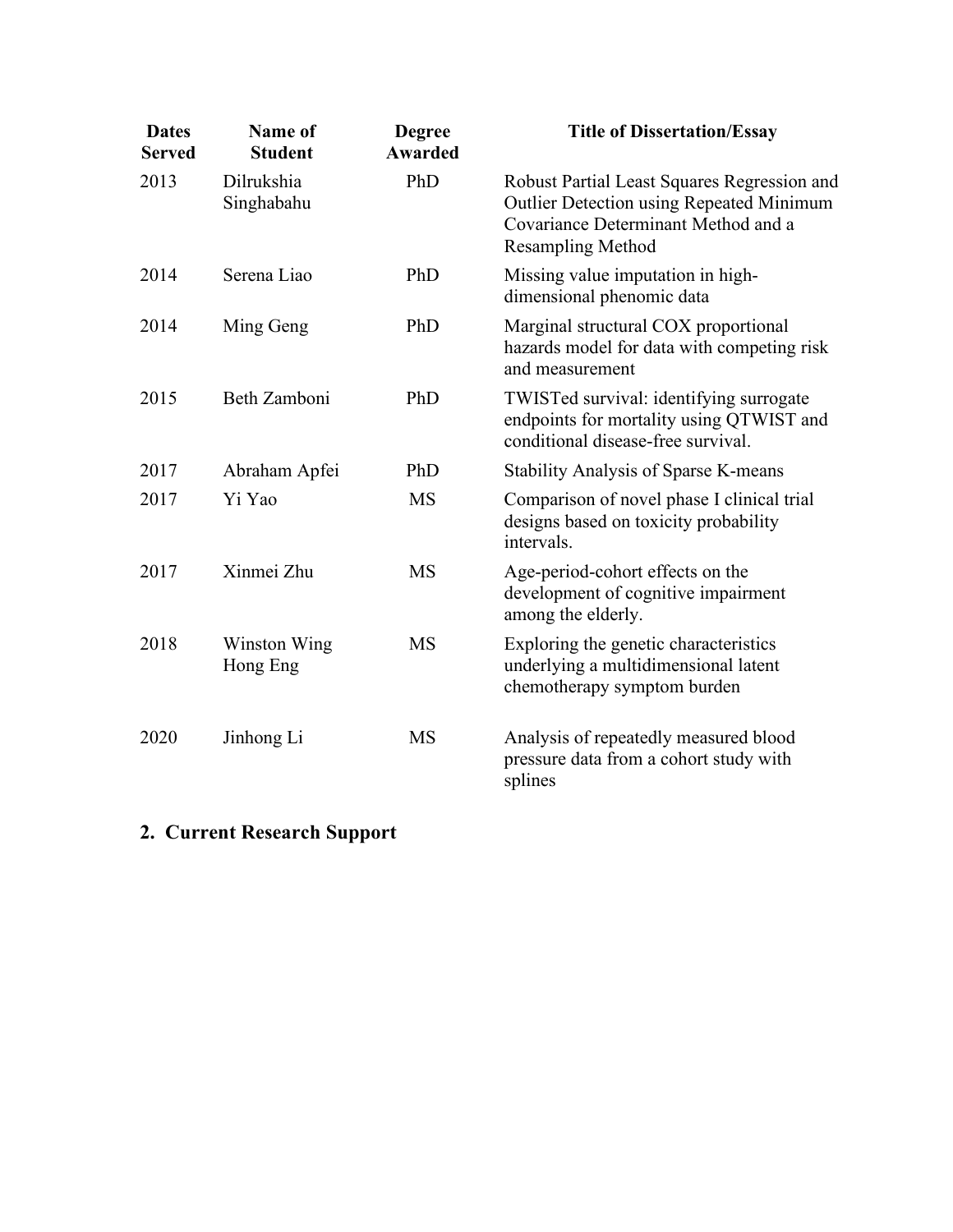| Years<br><b>Inclusive</b>   | <b>Grant and/or Contract Number</b><br>and Title                                                                                                                                                                                                          | <b>Source</b>              | Annual<br><b>Direct</b><br><b>Costs</b> | $\frac{0}{0}$<br><b>Effort</b> |
|-----------------------------|-----------------------------------------------------------------------------------------------------------------------------------------------------------------------------------------------------------------------------------------------------------|----------------------------|-----------------------------------------|--------------------------------|
| $10/1/2019 -$<br>12/31/2025 | A Randomized, Double-Blind,<br>Phase III Clinical Trial of<br>Neoadjuvant Chemotherapy<br>with Atezolizumab or Placebo<br>in Patients with Triple-<br><b>Negative Breast Cancer</b><br>Followed by Adjuvant<br>Continuation of Atezolizumab<br>or Placebo | <b>NASBP</b><br>Foundation | \$276,548                               | 50%                            |
| $10/1//2019-$<br>2/20/2025  | 2U10CA180822 (Dignam, J.)                                                                                                                                                                                                                                 | <b>NCI</b>                 | \$5,141,357                             | 40%                            |
| $7/1/19$ -<br>6/30/24       | R01 CA239716-01A1 (Lu, B): Study<br>of Interleukin 33 as new<br>immunotherapy of lung cancer                                                                                                                                                              | <b>NCI</b>                 | \$8,425                                 | $5\%$                          |
| $6/15/17$ -<br>6/30/19      | Abatacept in ILD Clinical Trial -<br><b>ATTACK MY ILD Study</b>                                                                                                                                                                                           | Industry                   | \$7,537                                 | 5%                             |

## PUBLICATIONS

#### **Refereed Articles**

- 1. Najjar, Y. G., McCurry, D., Lin, H., Lin, Y., Zang, Y., Davar, D., . . . Tarhini, A. A. (2021). Neoadjuvant Pembrolizumab and High-Dose IFNα-2b in Resectable Regionally Advanced Melanoma.. Clin Cancer Res. doi:10.1158/1078-0432.CCR-20-4301
- 2. Appleman, L. J., Beumer, J. H., Jiang, Y., **Lin, Y.**, Ding, F., Puhalla, S., . . . Ramalingam, S. S. (2019). Phase 1 study of veliparib (ABT-888), a poly (ADP-ribose) polymerase inhibitor, with carboplatin and paclitaxel in advanced solid malignancies.. Cancer Chemother Pharmacol. doi:10.1007/s00280-019-03960-w
- 3. Faden, D. L., Ding, F., **Lin, Y**., Zhai, S., Kuo, F., Chan, T. A., . . . Ferris, R. L. (2019). APOBEC mutagenesis is tightly linked to the immune landscape and immunotherapy biomarkers in head and neck squamous cell carcinoma. ORAL ONCOLOGY, 96, 140-147. doi:10.1016/j.oraloncology.2019.07.020
- 4. Butterfield LH, Vujanovic L, Santos PM, Maurer DM, Gambotto A, Lohr J, Li C, Waldman J, Chandran U, **Lin Y**, Lin H, Tawbi HA, Tarhini AA, Kirkwood JM. (2019) [Multiple](https://nam05.safelinks.protection.outlook.com/?url=https%3A%2F%2Fwww.ncbi.nlm.nih.gov%2Fpubmed%2F31014399&data=02%7C01%7Cyal14%40pitt.edu%7Ca9a32f4582e646ae271408d6c97e97ca%7C9ef9f489e0a04eeb87cc3a526112fd0d%7C1%7C0%7C636917942876493890&sdata=w61xQRbZOcH47nasqv3ki4lfjNwkIkxdQ1II5Cw8CI0%3D&reserved=0)  antigen-engineered DC vac[cines with or without IFNα to promote](https://nam05.safelinks.protection.outlook.com/?url=https%3A%2F%2Fwww.ncbi.nlm.nih.gov%2Fpubmed%2F31014399&data=02%7C01%7Cyal14%40pitt.edu%7Ca9a32f4582e646ae271408d6c97e97ca%7C9ef9f489e0a04eeb87cc3a526112fd0d%7C1%7C0%7C636917942876493890&sdata=w61xQRbZOcH47nasqv3ki4lfjNwkIkxdQ1II5Cw8CI0%3D&reserved=0) antitumor immunity in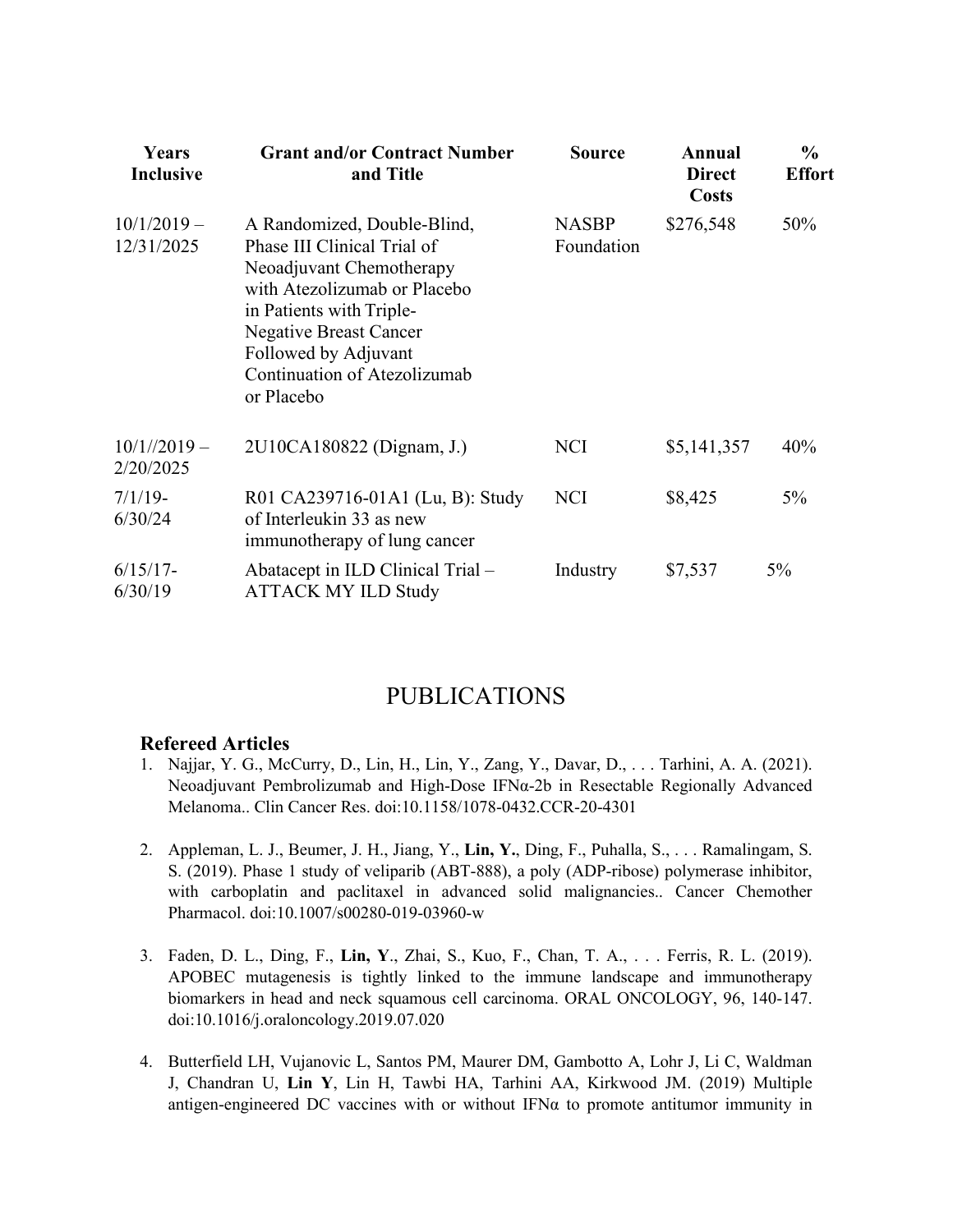[melanoma.](https://nam05.safelinks.protection.outlook.com/?url=https%3A%2F%2Fwww.ncbi.nlm.nih.gov%2Fpubmed%2F31014399&data=02%7C01%7Cyal14%40pitt.edu%7Ca9a32f4582e646ae271408d6c97e97ca%7C9ef9f489e0a04eeb87cc3a526112fd0d%7C1%7C0%7C636917942876493890&sdata=w61xQRbZOcH47nasqv3ki4lfjNwkIkxdQ1II5Cw8CI0%3D&reserved=0) J Immunother Cancer. 2019 Apr 24;7(1):113. doi: 10.1186/s40425-019-0552 x.PMID: 31014399

- 5. Shurin, G. V., Kruglov, O., Ding, F., **Lin, Y.,** Hao, X., Keskinov, A. A., . . . Bunimovich, Y. L. (2019). Melanoma-induced reprogramming of Schwann cell signaling aids tumor growth.. Cancer Res. doi[:10.1158/0008-5472.CAN-18-3872](http://doi.org/10.1158/0008-5472.CAN-18-3872)
- 6. [Vujanovic L,](https://www.ncbi.nlm.nih.gov/pubmed/?term=Vujanovic%20L%5BAuthor%5D&cauthor=true&cauthor_uid=30761123) [Chuckran C,](https://www.ncbi.nlm.nih.gov/pubmed/?term=Chuckran%20C%5BAuthor%5D&cauthor=true&cauthor_uid=30761123) **[Lin Y](https://www.ncbi.nlm.nih.gov/pubmed/?term=Lin%20Y%5BAuthor%5D&cauthor=true&cauthor_uid=30761123)**, [Ding F,](https://www.ncbi.nlm.nih.gov/pubmed/?term=Ding%20F%5BAuthor%5D&cauthor=true&cauthor_uid=30761123) [Sander CA,](https://www.ncbi.nlm.nih.gov/pubmed/?term=Sander%20CA%5BAuthor%5D&cauthor=true&cauthor_uid=30761123) [Santos PM,](https://www.ncbi.nlm.nih.gov/pubmed/?term=Santos%20PM%5BAuthor%5D&cauthor=true&cauthor_uid=30761123) [Lohr J,](https://www.ncbi.nlm.nih.gov/pubmed/?term=Lohr%20J%5BAuthor%5D&cauthor=true&cauthor_uid=30761123) [Mashadi-Hossein](https://www.ncbi.nlm.nih.gov/pubmed/?term=Mashadi-Hossein%20A%5BAuthor%5D&cauthor=true&cauthor_uid=30761123) [A,](https://www.ncbi.nlm.nih.gov/pubmed/?term=Mashadi-Hossein%20A%5BAuthor%5D&cauthor=true&cauthor_uid=30761123) [Warren S,](https://www.ncbi.nlm.nih.gov/pubmed/?term=Warren%20S%5BAuthor%5D&cauthor=true&cauthor_uid=30761123) [White A,](https://www.ncbi.nlm.nih.gov/pubmed/?term=White%20A%5BAuthor%5D&cauthor=true&cauthor_uid=30761123) [Huang A,](https://www.ncbi.nlm.nih.gov/pubmed/?term=Huang%20A%5BAuthor%5D&cauthor=true&cauthor_uid=30761123) [Kirkwood JM,](https://www.ncbi.nlm.nih.gov/pubmed/?term=Kirkwood%20JM%5BAuthor%5D&cauthor=true&cauthor_uid=30761123), [Butterfield LH.](https://www.ncbi.nlm.nih.gov/pubmed/?term=Butterfield%20LH%5BAuthor%5D&cauthor=true&cauthor_uid=30761123) CD56dim CD16- Natural Killer Cell Profiling in Melanoma Patients Receiving a Cancer Vaccine and Interferon-α. [Front Immunol.](https://www.ncbi.nlm.nih.gov/pubmed/30761123) 2019 Jan 29;10:14. PMID: 30761123 PMCID: PMC6361792
- 7. [Tarhini](https://www.ncbi.nlm.nih.gov/pubmed/?term=Tarhini%20A%5BAuthor%5D&cauthor=true&cauthor_uid=30352626) A, **[Lin](https://www.ncbi.nlm.nih.gov/pubmed/?term=Lin%20Y%5BAuthor%5D&cauthor=true&cauthor_uid=30352626) Y**, [Lin H,](https://www.ncbi.nlm.nih.gov/pubmed/?term=Lin%20H%5BAuthor%5D&cauthor=true&cauthor_uid=30352626) [Rahman Z,](https://www.ncbi.nlm.nih.gov/pubmed/?term=Rahman%20Z%5BAuthor%5D&cauthor=true&cauthor_uid=30352626) [Vallabhaneni](https://www.ncbi.nlm.nih.gov/pubmed/?term=Vallabhaneni%20P%5BAuthor%5D&cauthor=true&cauthor_uid=30352626) P, [Mendiratta P,](https://www.ncbi.nlm.nih.gov/pubmed/?term=Mendiratta%20P%5BAuthor%5D&cauthor=true&cauthor_uid=30352626) [Pingpank JF,](https://www.ncbi.nlm.nih.gov/pubmed/?term=Pingpank%20JF%5BAuthor%5D&cauthor=true&cauthor_uid=30352626) [Holtzman](https://www.ncbi.nlm.nih.gov/pubmed/?term=Holtzman%20MP%5BAuthor%5D&cauthor=true&cauthor_uid=30352626)  [MP,](https://www.ncbi.nlm.nih.gov/pubmed/?term=Holtzman%20MP%5BAuthor%5D&cauthor=true&cauthor_uid=30352626) [Yusko EC,](https://www.ncbi.nlm.nih.gov/pubmed/?term=Yusko%20EC%5BAuthor%5D&cauthor=true&cauthor_uid=30352626) [Rytlewski JA,](https://www.ncbi.nlm.nih.gov/pubmed/?term=Rytlewski%20JA%5BAuthor%5D&cauthor=true&cauthor_uid=30352626) [Rao UNM,](https://www.ncbi.nlm.nih.gov/pubmed/?term=Rao%20UNM%5BAuthor%5D&cauthor=true&cauthor_uid=30352626) [Ferris RL,](https://www.ncbi.nlm.nih.gov/pubmed/?term=Ferris%20RL%5BAuthor%5D&cauthor=true&cauthor_uid=30352626) [Kirkwood JM.](https://www.ncbi.nlm.nih.gov/pubmed/?term=Kirkwood%20JM%5BAuthor%5D&cauthor=true&cauthor_uid=30352626) Neoadjuvant ipilimumab (3 mg/kg or 10 mg/kg) and high dose IFN-α2b in locally/regionally advanced melanoma: safety, efficacy and impact on T-cell repertoire. [J Immunother Cancer.](https://www.ncbi.nlm.nih.gov/pubmed/30352626) 2018 Oct 23;6(1):112. PMID: 30352626 PMCID: PMC6199801
- 8. [Özbek U,](https://www.ncbi.nlm.nih.gov/pubmed/?term=%C3%96zbek%20U%5BAuthor%5D&cauthor=true&cauthor_uid=29900581) Lin HM, **Lin Y**, Weeks DE, Chen W, Shaffer JR, Purcell SM, Feingold E Statistics for X-chromosome associations. Genet Epidemiol. 2018 Sepl 42(6): 539-550 doi: 10.1002/gepi. 22132
- 9. [Kansy BA,](https://www.ncbi.nlm.nih.gov/pubmed/?term=Kansy%20BA%5BAuthor%5D&cauthor=true&cauthor_uid=30377562) [Shayan G,](https://www.ncbi.nlm.nih.gov/pubmed/?term=Shayan%20G%5BAuthor%5D&cauthor=true&cauthor_uid=30377562) [Jie HB,](https://www.ncbi.nlm.nih.gov/pubmed/?term=Jie%20HB%5BAuthor%5D&cauthor=true&cauthor_uid=30377562) [Gibson SP,](https://www.ncbi.nlm.nih.gov/pubmed/?term=Gibson%20SP%5BAuthor%5D&cauthor=true&cauthor_uid=30377562) [Lei YL,](https://www.ncbi.nlm.nih.gov/pubmed/?term=Lei%20YL%5BAuthor%5D&cauthor=true&cauthor_uid=30377562) [Brandau S,](https://www.ncbi.nlm.nih.gov/pubmed/?term=Brandau%20S%5BAuthor%5D&cauthor=true&cauthor_uid=30377562) [Lang S,](https://www.ncbi.nlm.nih.gov/pubmed/?term=Lang%20S%5BAuthor%5D&cauthor=true&cauthor_uid=30377562) [Schmitt NC,](https://www.ncbi.nlm.nih.gov/pubmed/?term=Schmitt%20NC%5BAuthor%5D&cauthor=true&cauthor_uid=30377562) [Ding F](https://www.ncbi.nlm.nih.gov/pubmed/?term=Ding%20F%5BAuthor%5D&cauthor=true&cauthor_uid=30377562)**, [Lin Y](https://www.ncbi.nlm.nih.gov/pubmed/?term=Lin%20Y%5BAuthor%5D&cauthor=true&cauthor_uid=30377562)**, [Ferris RL.](https://www.ncbi.nlm.nih.gov/pubmed/?term=Ferris%20RL%5BAuthor%5D&cauthor=true&cauthor_uid=30377562) T cell receptor richness in peripheral blood increases after cetuximab therapy and correlates with therapeutic response. [Oncoimmunology.](https://www.ncbi.nlm.nih.gov/pubmed/30377562) 2018 Aug 24;7(11): e1494112 PMID: 30377562 PMCID: PMC620504
- 10. [Retseck J,](https://www.ncbi.nlm.nih.gov/pubmed/?term=Retseck%20J%5BAuthor%5D&cauthor=true&cauthor_uid=29973204) [Nasr A,](https://www.ncbi.nlm.nih.gov/pubmed/?term=Nasr%20A%5BAuthor%5D&cauthor=true&cauthor_uid=29973204) **[Lin Y](https://www.ncbi.nlm.nih.gov/pubmed/?term=Lin%20Y%5BAuthor%5D&cauthor=true&cauthor_uid=29973204)**, [Lin H,](https://www.ncbi.nlm.nih.gov/pubmed/?term=Lin%20H%5BAuthor%5D&cauthor=true&cauthor_uid=29973204) [Mendiratta P,](https://www.ncbi.nlm.nih.gov/pubmed/?term=Mendiratta%20P%5BAuthor%5D&cauthor=true&cauthor_uid=29973204) [Butterfield LH,](https://www.ncbi.nlm.nih.gov/pubmed/?term=Butterfield%20LH%5BAuthor%5D&cauthor=true&cauthor_uid=29973204) [Tarhini](https://www.ncbi.nlm.nih.gov/pubmed/?term=Tarhini%20AA%5BAuthor%5D&cauthor=true&cauthor_uid=29973204) AA. Long term impact of CTLA4 blockade immunotherapy on regulatory and effector immune responses in patients with melanoma. [J Transl Med.](https://www.ncbi.nlm.nih.gov/pubmed/29973204) 2018 Jul 4;16(1):184. PMID: 29973204 PMCID: PMC6033230
- 11. [Yoneyama T,](https://www.ncbi.nlm.nih.gov/pubmed/?term=Yoneyama%20T%5BAuthor%5D&cauthor=true&cauthor_uid=30026855) [Gorry M,](https://www.ncbi.nlm.nih.gov/pubmed/?term=Gorry%20M%5BAuthor%5D&cauthor=true&cauthor_uid=30026855) [Sobo-Vujanovic A,](https://www.ncbi.nlm.nih.gov/pubmed/?term=Sobo-Vujanovic%20A%5BAuthor%5D&cauthor=true&cauthor_uid=30026855) **[Lin Y](https://www.ncbi.nlm.nih.gov/pubmed/?term=Lin%20Y%5BAuthor%5D&cauthor=true&cauthor_uid=30026855)**, [Vujanovic L,](https://www.ncbi.nlm.nih.gov/pubmed/?term=Vujanovic%20L%5BAuthor%5D&cauthor=true&cauthor_uid=30026855) [Gaither-Davis A,](https://www.ncbi.nlm.nih.gov/pubmed/?term=Gaither-Davis%20A%5BAuthor%5D&cauthor=true&cauthor_uid=30026855) [Moss ML,](https://www.ncbi.nlm.nih.gov/pubmed/?term=Moss%20ML%5BAuthor%5D&cauthor=true&cauthor_uid=30026855) [Miller MA,](https://www.ncbi.nlm.nih.gov/pubmed/?term=Miller%20MA%5BAuthor%5D&cauthor=true&cauthor_uid=30026855) [Griffith LG,](https://www.ncbi.nlm.nih.gov/pubmed/?term=Griffith%20LG%5BAuthor%5D&cauthor=true&cauthor_uid=30026855) [Lauffenburger DA,](https://www.ncbi.nlm.nih.gov/pubmed/?term=Lauffenburger%20DA%5BAuthor%5D&cauthor=true&cauthor_uid=30026855) [Stabile LP,](https://www.ncbi.nlm.nih.gov/pubmed/?term=Stabile%20LP%5BAuthor%5D&cauthor=true&cauthor_uid=30026855) [Herman J,](https://www.ncbi.nlm.nih.gov/pubmed/?term=Herman%20J%5BAuthor%5D&cauthor=true&cauthor_uid=30026855) [Vujanovic NL.](https://www.ncbi.nlm.nih.gov/pubmed/?term=Vujanovic%20NL%5BAuthor%5D&cauthor=true&cauthor_uid=30026855) ADAM10 Sheddase Activity is a Potential Lung-Cancer Biomarker. [J Cancer.](https://www.ncbi.nlm.nih.gov/pubmed/30026855) 2018 Jun 23;9(14):2559- 2570. PMID: 30026855 PMCID: PMC6036891
- 12. Tahata S, [Singh SV,](https://www.ncbi.nlm.nih.gov/pubmed/?term=Singh%20SV%5BAuthor%5D&cauthor=true&cauthor_uid=29691233) **[Lin Y](https://www.ncbi.nlm.nih.gov/pubmed/?term=Lin%20Y%5BAuthor%5D&cauthor=true&cauthor_uid=29691233)**, [Hahm ER,](https://www.ncbi.nlm.nih.gov/pubmed/?term=Hahm%20ER%5BAuthor%5D&cauthor=true&cauthor_uid=29691233) [Beumer JH,](https://www.ncbi.nlm.nih.gov/pubmed/?term=Beumer%20JH%5BAuthor%5D&cauthor=true&cauthor_uid=29691233) [Christner SM,](https://www.ncbi.nlm.nih.gov/pubmed/?term=Christner%20SM%5BAuthor%5D&cauthor=true&cauthor_uid=29691233) Rao UN, [Sander C,](https://www.ncbi.nlm.nih.gov/pubmed/?term=Sander%20C%5BAuthor%5D&cauthor=true&cauthor_uid=29691233) [Tarhini AA,](https://www.ncbi.nlm.nih.gov/pubmed/?term=Tarhini%20AA%5BAuthor%5D&cauthor=true&cauthor_uid=29691233) [Tawbi H,](https://www.ncbi.nlm.nih.gov/pubmed/?term=Tawbi%20H%5BAuthor%5D&cauthor=true&cauthor_uid=29691233) [Ferris LK,](https://www.ncbi.nlm.nih.gov/pubmed/?term=Ferris%20LK%5BAuthor%5D&cauthor=true&cauthor_uid=29691233) [Wilson M,](https://www.ncbi.nlm.nih.gov/pubmed/?term=Wilson%20M%5BAuthor%5D&cauthor=true&cauthor_uid=29691233) [Rose A,](https://www.ncbi.nlm.nih.gov/pubmed/?term=Rose%20A%5BAuthor%5D&cauthor=true&cauthor_uid=29691233) [Dietz CM,](https://www.ncbi.nlm.nih.gov/pubmed/?term=Dietz%20CM%5BAuthor%5D&cauthor=true&cauthor_uid=29691233) [Hughes EK,](https://www.ncbi.nlm.nih.gov/pubmed/?term=Hughes%20EK%5BAuthor%5D&cauthor=true&cauthor_uid=29691233) [Fahey JW,](https://www.ncbi.nlm.nih.gov/pubmed/?term=Fahey%20JW%5BAuthor%5D&cauthor=true&cauthor_uid=29691233) [Leachman SA,](https://www.ncbi.nlm.nih.gov/pubmed/?term=Leachman%20SA%5BAuthor%5D&cauthor=true&cauthor_uid=29691233) [Cassidy PB,](https://www.ncbi.nlm.nih.gov/pubmed/?term=Cassidy%20PB%5BAuthor%5D&cauthor=true&cauthor_uid=29691233) [Butterfield LH,](https://www.ncbi.nlm.nih.gov/pubmed/?term=Butterfield%20LH%5BAuthor%5D&cauthor=true&cauthor_uid=29691233) [Zarour HM,](https://www.ncbi.nlm.nih.gov/pubmed/?term=Zarour%20HM%5BAuthor%5D&cauthor=true&cauthor_uid=29691233) [Kirkwood JM.](https://www.ncbi.nlm.nih.gov/pubmed/?term=Kirkwood%20JM%5BAuthor%5D&cauthor=true&cauthor_uid=29691233) Evaluation of biodistribution of sulforaphane after administration of oral broccoli sprout extract in melanoma patients with multiple atypical nevi. Cancer Prev Res (Phila). 2018 Apr 24. pii: canprevres.0268.2017. doi: 10.1158/1940-6207.CAPR-17-0268 [Epub ahead of print] PMID: 29691233 PMCID: PMC6030491
- 13. [Tarhini AA,](https://www.ncbi.nlm.nih.gov/pubmed/?term=Tarhini%20AA%5BAuthor%5D&cauthor=true&cauthor_uid=28825947) [Floros T,](https://www.ncbi.nlm.nih.gov/pubmed/?term=Floros%20T%5BAuthor%5D&cauthor=true&cauthor_uid=28825947) [Lin HM,](https://www.ncbi.nlm.nih.gov/pubmed/?term=Lin%20HM%5BAuthor%5D&cauthor=true&cauthor_uid=28825947) **[Lin Y](https://www.ncbi.nlm.nih.gov/pubmed/?term=Lin%20Y%5BAuthor%5D&cauthor=true&cauthor_uid=28825947)**, [Rahman Z,](https://www.ncbi.nlm.nih.gov/pubmed/?term=Rahman%20Z%5BAuthor%5D&cauthor=true&cauthor_uid=28825947) [Ashraf M,](https://www.ncbi.nlm.nih.gov/pubmed/?term=Ashraf%20M%5BAuthor%5D&cauthor=true&cauthor_uid=28825947) [Vallabhaneni](https://www.ncbi.nlm.nih.gov/pubmed/?term=Vallabhaneni%20P%5BAuthor%5D&cauthor=true&cauthor_uid=28825947) P, [Sander C,](https://www.ncbi.nlm.nih.gov/pubmed/?term=Sander%20C%5BAuthor%5D&cauthor=true&cauthor_uid=28825947) [Rao](https://www.ncbi.nlm.nih.gov/pubmed/?term=Rao%20UNM%5BAuthor%5D&cauthor=true&cauthor_uid=28825947)  [UNM,](https://www.ncbi.nlm.nih.gov/pubmed/?term=Rao%20UNM%5BAuthor%5D&cauthor=true&cauthor_uid=28825947) [Panelli M,](https://www.ncbi.nlm.nih.gov/pubmed/?term=Panelli%20M%5BAuthor%5D&cauthor=true&cauthor_uid=28825947) [LaFramboise WF,](https://www.ncbi.nlm.nih.gov/pubmed/?term=LaFramboise%20WF%5BAuthor%5D&cauthor=true&cauthor_uid=28825947) [Kirkwood JM.](https://www.ncbi.nlm.nih.gov/pubmed/?term=Kirkwood%20JM%5BAuthor%5D&cauthor=true&cauthor_uid=28825947) A unique gene expression signature is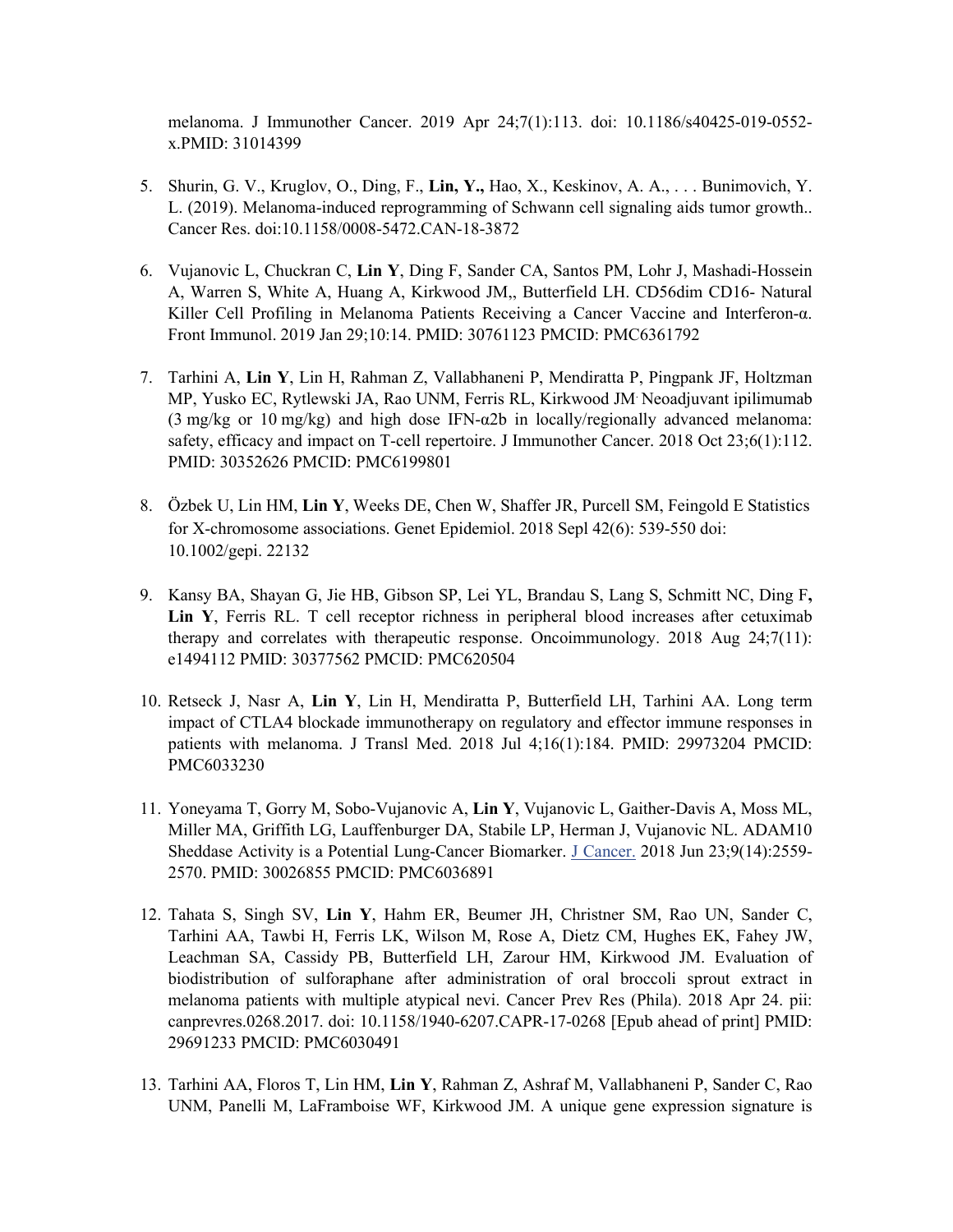significantly differentially expressed in tumor-positive or tumor-negative sentinel lymph nodes in patients with melanoma. [Melanoma](https://www.ncbi.nlm.nih.gov/pubmed/28825947) Res. 2017 Oct;27(5):429-438. PMID: 28825947 PMCID: PMC5657445

- 14. [Stoller R,](https://www.ncbi.nlm.nih.gov/pubmed/?term=Stoller%20R%5BAuthor%5D&cauthor=true&cauthor_uid=28770300) [Schmitz JC,](https://www.ncbi.nlm.nih.gov/pubmed/?term=Schmitz%20JC%5BAuthor%5D&cauthor=true&cauthor_uid=28770300) [Ding F,](https://www.ncbi.nlm.nih.gov/pubmed/?term=Ding%20F%5BAuthor%5D&cauthor=true&cauthor_uid=28770300) [Puhalla S,](https://www.ncbi.nlm.nih.gov/pubmed/?term=Puhalla%20S%5BAuthor%5D&cauthor=true&cauthor_uid=28770300) [Belani CP,](https://www.ncbi.nlm.nih.gov/pubmed/?term=Belani%20CP%5BAuthor%5D&cauthor=true&cauthor_uid=28770300) [Appleman L,](https://www.ncbi.nlm.nih.gov/pubmed/?term=Appleman%20L%5BAuthor%5D&cauthor=true&cauthor_uid=28770300) **[Lin Y](https://www.ncbi.nlm.nih.gov/pubmed/?term=Lin%20Y%5BAuthor%5D&cauthor=true&cauthor_uid=28770300)**, [Jiang Y,](https://www.ncbi.nlm.nih.gov/pubmed/?term=Jiang%20Y%5BAuthor%5D&cauthor=true&cauthor_uid=28770300)  [Almokadem S,](https://www.ncbi.nlm.nih.gov/pubmed/?term=Almokadem%20S%5BAuthor%5D&cauthor=true&cauthor_uid=28770300) [Petro D,](https://www.ncbi.nlm.nih.gov/pubmed/?term=Petro%20D%5BAuthor%5D&cauthor=true&cauthor_uid=28770300) [Holleran J,](https://www.ncbi.nlm.nih.gov/pubmed/?term=Holleran%20J%5BAuthor%5D&cauthor=true&cauthor_uid=28770300) [Kiesel BF,](https://www.ncbi.nlm.nih.gov/pubmed/?term=Kiesel%20BF%5BAuthor%5D&cauthor=true&cauthor_uid=28770300) [Ken Czambel R,](https://www.ncbi.nlm.nih.gov/pubmed/?term=Ken%20Czambel%20R%5BAuthor%5D&cauthor=true&cauthor_uid=28770300) [Carneiro BA,](https://www.ncbi.nlm.nih.gov/pubmed/?term=Carneiro%20BA%5BAuthor%5D&cauthor=true&cauthor_uid=28770300) [Kontopodis E,](https://www.ncbi.nlm.nih.gov/pubmed/?term=Kontopodis%20E%5BAuthor%5D&cauthor=true&cauthor_uid=28770300)  [Hershberger PA,](https://www.ncbi.nlm.nih.gov/pubmed/?term=Hershberger%20PA%5BAuthor%5D&cauthor=true&cauthor_uid=28770300) [Rachid M,](https://www.ncbi.nlm.nih.gov/pubmed/?term=Rachid%20M%5BAuthor%5D&cauthor=true&cauthor_uid=28770300) [Chen A,](https://www.ncbi.nlm.nih.gov/pubmed/?term=Chen%20A%5BAuthor%5D&cauthor=true&cauthor_uid=28770300) [Chu E,](https://www.ncbi.nlm.nih.gov/pubmed/?term=Chu%20E%5BAuthor%5D&cauthor=true&cauthor_uid=28770300) [Beumer JH.](https://www.ncbi.nlm.nih.gov/pubmed/?term=Beumer%20JH%5BAuthor%5D&cauthor=true&cauthor_uid=28770300) Phase I study of veliparib in combination with gemcitabine. [Cancer Chemother Pharmacol.](https://www.ncbi.nlm.nih.gov/pubmed/28770300) 2017 Sep;80(3):631-643. PMID: 28770300 PMCID: PMC5734661
- 15. [Tarhini AA,](https://www.ncbi.nlm.nih.gov/pubmed/?term=Tarhini%20AA%5BAuthor%5D&cauthor=true&cauthor_uid=28489678) [Moschos SJ,](https://www.ncbi.nlm.nih.gov/pubmed/?term=Moschos%20SJ%5BAuthor%5D&cauthor=true&cauthor_uid=28489678) **[Lin Y](https://www.ncbi.nlm.nih.gov/pubmed/?term=Lin%20Y%5BAuthor%5D&cauthor=true&cauthor_uid=28489678)**, [Lin HM,](https://www.ncbi.nlm.nih.gov/pubmed/?term=Lin%20HM%5BAuthor%5D&cauthor=true&cauthor_uid=28489678) [Sander C,](https://www.ncbi.nlm.nih.gov/pubmed/?term=Sander%20C%5BAuthor%5D&cauthor=true&cauthor_uid=28489678) [Yin Y,](https://www.ncbi.nlm.nih.gov/pubmed/?term=Yin%20Y%5BAuthor%5D&cauthor=true&cauthor_uid=28489678) [Venhaus R,](https://www.ncbi.nlm.nih.gov/pubmed/?term=Venhaus%20R%5BAuthor%5D&cauthor=true&cauthor_uid=28489678) [Gajewski TF,](https://www.ncbi.nlm.nih.gov/pubmed/?term=Gajewski%20TF%5BAuthor%5D&cauthor=true&cauthor_uid=28489678) [Kirkwood JM.](https://www.ncbi.nlm.nih.gov/pubmed/?term=Kirkwood%20JM%5BAuthor%5D&cauthor=true&cauthor_uid=28489678) Safety and efficacy of the antiganglioside GD3 antibody ecromeximab (KW2871) combined with high-dose interferon-α2b in patients with metastatic melanoma. Melanoma Res. 2017 Aug;27(4):342-350. PMID: 28489678 PMCID: PMC Journal – In Process
- 16. [Tarhini AA,](https://www.ncbi.nlm.nih.gov/pubmed/?term=Tarhini%20AA%5BAuthor%5D&cauthor=true&cauthor_uid=28344862) **[Lin Y](https://www.ncbi.nlm.nih.gov/pubmed/?term=Lin%20Y%5BAuthor%5D&cauthor=true&cauthor_uid=28344862)**, [Lin HM,](https://www.ncbi.nlm.nih.gov/pubmed/?term=Lin%20HM%5BAuthor%5D&cauthor=true&cauthor_uid=28344862) [Vallabhaneni P,](https://www.ncbi.nlm.nih.gov/pubmed/?term=Vallabhaneni%20P%5BAuthor%5D&cauthor=true&cauthor_uid=28344862) [Sander C,](https://www.ncbi.nlm.nih.gov/pubmed/?term=Sander%20C%5BAuthor%5D&cauthor=true&cauthor_uid=28344862) [LaFramboise W,](https://www.ncbi.nlm.nih.gov/pubmed/?term=LaFramboise%20W%5BAuthor%5D&cauthor=true&cauthor_uid=28344862) [Hamieh L.](https://www.ncbi.nlm.nih.gov/pubmed/?term=Hamieh%20L%5BAuthor%5D&cauthor=true&cauthor_uid=28344862) Expression profiles of immune-related genes are associated with neoadjuvant ipilimumab clinical benefit. [Oncoimmunology.](https://www.ncbi.nlm.nih.gov/pubmed/?term=Expression+profiles+of+immune-related+genes+are+associated+with+neoadjuvant+ipilimumab+clinical+benefit) 2016 Sep 19;6(2):e1231291. PMID: 28344862 PMCID: PMC5353928
- 17. Yoneyama, T., Gorry, M., Miller, M. A., Gaither-Davis, A., **Lin, Y.**, Moss, M. L., . . . Vujanovic, N. L. (2017). Modification of proteolytic activity matrix analysis (PrAMA) to measure ADAM10 and ADAM17 sheddase activities in cell and tissue lysates. JOURNAL OF CANCER, 8(19), 3916-3932. doi[:10.7150/jca.20779](http://doi.org/10.7150/jca.20779) PMID: 29187866 PMCID: PMC5705993
- 18. Najjar YG, Ding F, **Lin Y,** VanderWeele R, Butterfield LH, Tarhini AA. Melanoma antigenspecific effector T cell cytokine secretion patterns in patients treated with ipilimumab. J Transl Med. 2017 Feb 21;15(1):39. PMID: 28222797 PMCID: PMC5319167.
- 19. Ferris LK, Saul MI, **Lin Y**, Ding F, Weinstock MA, Geller AC, Yuan JM, Neuren E, Maddukuri S, Solano FX, Kirkwood JM. A Large Skin Cancer Screening Quality Initiative: Description and First-Year Outcomes. JAMA Oncol. 2017 Aug 1;3(8):1112-1115. PMID: 28241191 PMCID: PMC5552417
- 20. Gyanchandani R, **Lin Y**, Lin HM, Cooper K, Normolle DP, Brufsky A, Fastuca M, Crosson W, Oesterreich S, Davidson NE, Bhargava R, Dabbs DJ, Lee AE. Intratumor Heterogeneity Affects Gene Expression Profile Test Prognostic Risk Stratification in Early Breast Cancer. [Clin Cancer Res.](https://www.ncbi.nlm.nih.gov/pubmed/27185370) 2016 Nov 1;22(21):5362-5369. PMID: 27185370 PMCID: PMC5093028
- 21. [Retseck J,](http://www.ncbi.nlm.nih.gov/pubmed/?term=Retseck%20J%5BAuthor%5D&cauthor=true&cauthor_uid=27330811) [VanderWeele R,](http://www.ncbi.nlm.nih.gov/pubmed/?term=VanderWeele%20R%5BAuthor%5D&cauthor=true&cauthor_uid=27330811) [Lin HM,](http://www.ncbi.nlm.nih.gov/pubmed/?term=Lin%20HM%5BAuthor%5D&cauthor=true&cauthor_uid=27330811) **[Lin Y](http://www.ncbi.nlm.nih.gov/pubmed/?term=Lin%20Y%5BAuthor%5D&cauthor=true&cauthor_uid=27330811)**, [Butterfield LH,](http://www.ncbi.nlm.nih.gov/pubmed/?term=Butterfield%20LH%5BAuthor%5D&cauthor=true&cauthor_uid=27330811) [Tarhini AA.](http://www.ncbi.nlm.nih.gov/pubmed/?term=Tarhini%20AA%5BAuthor%5D&cauthor=true&cauthor_uid=27330811) Phenotypic and functional testing of circulating regulatory T cells in advanced melanoma patients treated with neoadjuvant ipilimumab. J Immunother Cancer. 2016 Jun 21;4:38. PMID: 27330811 PMICID: PMC4915044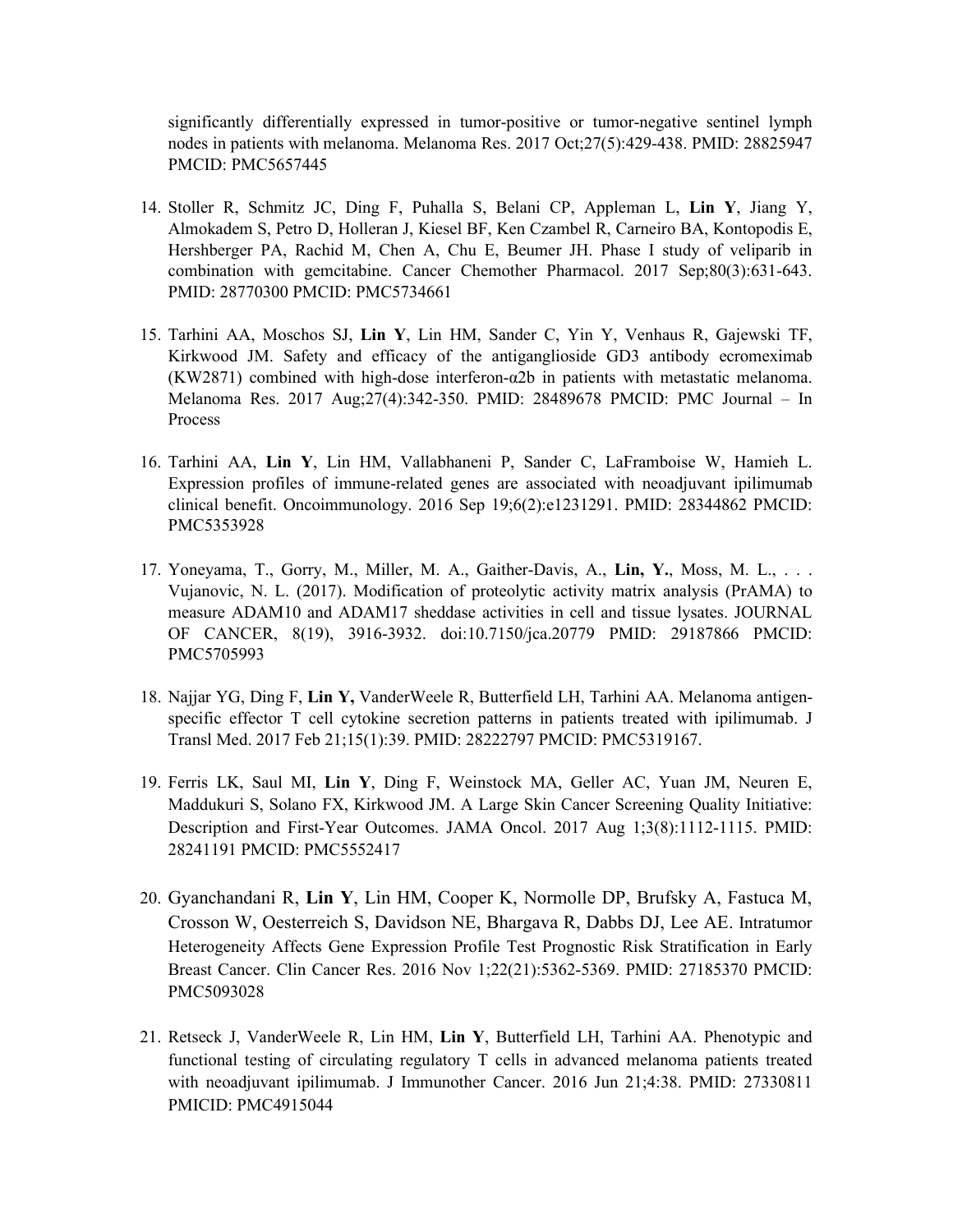- 22. Kansy, B. A., Lin, Y., Ding, F., Gibson, S., Jie, H. -B., & Ferris, R. L. (2015). Anti-EGFR mAb cetuximab therapy increases T cell receptor (TCR) diversity in the peripheral blood and focuses TCR richness in the tumor microenvironment. Journal for ImmunoTherapy of Cancer, 3(Suppl 2), P73. doi[:10.1186/2051-1426-3-S2-P73](http://doi.org/10.1186/2051-1426-3-S2-P73) PMCID: PMC4646103
- 23. [Sobo-Vujanovic A,](http://www.ncbi.nlm.nih.gov/pubmed/?term=Sobo-Vujanovic%20A%5BAuthor%5D&cauthor=true&cauthor_uid=26896171) [Vujanovic L,](http://www.ncbi.nlm.nih.gov/pubmed/?term=Vujanovic%20L%5BAuthor%5D&cauthor=true&cauthor_uid=26896171) [DeLeo AB,](http://www.ncbi.nlm.nih.gov/pubmed/?term=DeLeo%20AB%5BAuthor%5D&cauthor=true&cauthor_uid=26896171) [Concha-Benavente F,](http://www.ncbi.nlm.nih.gov/pubmed/?term=Concha-Benavente%20F%5BAuthor%5D&cauthor=true&cauthor_uid=26896171) [Ferris RL,](http://www.ncbi.nlm.nih.gov/pubmed/?term=Ferris%20RL%5BAuthor%5D&cauthor=true&cauthor_uid=26896171) **[Lin Y](http://www.ncbi.nlm.nih.gov/pubmed/?term=Lin%20Y%5BAuthor%5D&cauthor=true&cauthor_uid=26896171)**, [Vujanovic NL.](http://www.ncbi.nlm.nih.gov/pubmed/?term=Vujanovic%20NL%5BAuthor%5D&cauthor=true&cauthor_uid=26896171) Inhibition of Soluble Tumor Necrosis Factor Prevents Chemically Induced Carcinogenesis in Mice. Cancer Immunol Res. 2016 May;4(5)441-51. PMID: 26896171 PMCID: PMC4873325.
- 24. [Beumer JH,](http://www.ncbi.nlm.nih.gov/pubmed/?term=Beumer%20JH%5BAuthor%5D&cauthor=true&cauthor_uid=26392101) [Ding F,](http://www.ncbi.nlm.nih.gov/pubmed/?term=Ding%20F%5BAuthor%5D&cauthor=true&cauthor_uid=26392101) [Tawbi H,](http://www.ncbi.nlm.nih.gov/pubmed/?term=Tawbi%20H%5BAuthor%5D&cauthor=true&cauthor_uid=26392101) **[Lin Y](http://www.ncbi.nlm.nih.gov/pubmed/?term=Lin%20Y%5BAuthor%5D&cauthor=true&cauthor_uid=26392101)**, [Viluh D,](http://www.ncbi.nlm.nih.gov/pubmed/?term=Viluh%20D%5BAuthor%5D&cauthor=true&cauthor_uid=26392101) [Chatterjee I,](http://www.ncbi.nlm.nih.gov/pubmed/?term=Chatterjee%20I%5BAuthor%5D&cauthor=true&cauthor_uid=26392101) [Rinker M,](http://www.ncbi.nlm.nih.gov/pubmed/?term=Rinker%20M%5BAuthor%5D&cauthor=true&cauthor_uid=26392101) [Chow SL,](http://www.ncbi.nlm.nih.gov/pubmed/?term=Chow%20SL%5BAuthor%5D&cauthor=true&cauthor_uid=26392101) [Ivy SP](http://www.ncbi.nlm.nih.gov/pubmed/?term=Ivy%20SP%5BAuthor%5D&cauthor=true&cauthor_uid=26392101) Effect of Renal Dysfunction on Toxicity in Three Decades of Cancer Therapy Evaluation Program-Sponsored Single-Agent Phase I Studies. J [Clin Oncol.](http://www.ncbi.nlm.nih.gov/pubmed/?term=26392101) 2016 Jan 10;34(2):110-6. PMID: 26392101 PMCID: PMC4980565
- 25. [Ross K,](http://www.ncbi.nlm.nih.gov/pubmed/?term=Ross%20K%5BAuthor%5D&cauthor=true&cauthor_uid=25706395) [Gillespie-Twardy AL,](http://www.ncbi.nlm.nih.gov/pubmed/?term=Gillespie-Twardy%20AL%5BAuthor%5D&cauthor=true&cauthor_uid=25706395) [, Agha M,](http://www.ncbi.nlm.nih.gov/pubmed/?term=Agha%20M%5BAuthor%5D&cauthor=true&cauthor_uid=25706395) [Raptis A,](http://www.ncbi.nlm.nih.gov/pubmed/?term=Raptis%20A%5BAuthor%5D&cauthor=true&cauthor_uid=25706395) [Hou JZ,](http://www.ncbi.nlm.nih.gov/pubmed/?term=Hou%20JZ%5BAuthor%5D&cauthor=true&cauthor_uid=25706395) [Farah R,](http://www.ncbi.nlm.nih.gov/pubmed/?term=Farah%20R%5BAuthor%5D&cauthor=true&cauthor_uid=25706395) [Redner RL,](http://www.ncbi.nlm.nih.gov/pubmed/?term=Redner%20RL%5BAuthor%5D&cauthor=true&cauthor_uid=25706395) [Im A,](http://www.ncbi.nlm.nih.gov/pubmed/?term=Im%20A%5BAuthor%5D&cauthor=true&cauthor_uid=25706395) [Duggal S,](http://www.ncbi.nlm.nih.gov/pubmed/?term=Duggal%20S%5BAuthor%5D&cauthor=true&cauthor_uid=25706395) [Ding F,](http://www.ncbi.nlm.nih.gov/pubmed/?term=Ding%20F%5BAuthor%5D&cauthor=true&cauthor_uid=25706395) **[Lin Y,](http://www.ncbi.nlm.nih.gov/pubmed/?term=Lin%20Y%5BAuthor%5D&cauthor=true&cauthor_uid=25706395)** Boyiadzis, M. Intensive chemotherapy in patients aged 70 years or Older Newly Diagnosed With Acute Myeloid Leukemia. [Oncol Res.](http://www.ncbi.nlm.nih.gov/pubmed/25706395) 2015;22(2):85-92. PMID: 25706395 PMCID: PMC Journal –In Process
- 26. Tarhini, A. A., Zahoor, H., **Lin, Y**., Malhotra, U., Sander, C., Butterfield, L. H., & Kirkwood, J. M. (2015). Baseline circulating IL-17 predicts toxicity while TGF-beta 1 and IL-10 are prognostic of relapse in ipilimumab neoadjuvant therapy of melanoma. JOURNAL FOR IMMUNOTHERAPY OF CANCER, 3. doi[:10.1186/s40425-015-0081-1](http://doi.org/10.1186/s40425-015-0081-1)
- 27. D[avar D,](http://www.ncbi.nlm.nih.gov/pubmed/?term=Davar%20D%5BAuthor%5D&cauthor=true&cauthor_uid=25666674) **[Lin Y](http://www.ncbi.nlm.nih.gov/pubmed/?term=Lin%20Y%5BAuthor%5D&cauthor=true&cauthor_uid=25666674)**, [Kirkwood JM.](http://www.ncbi.nlm.nih.gov/pubmed/?term=Kirkwood%20JM%5BAuthor%5D&cauthor=true&cauthor_uid=25666674) Unfolding the mutational landscape of human melanoma. [J](http://www.ncbi.nlm.nih.gov/pubmed/?term=Davar+D%2C+Lin+Y%2C+Kirkwood+JM)  [Invest Dermatol.](http://www.ncbi.nlm.nih.gov/pubmed/?term=Davar+D%2C+Lin+Y%2C+Kirkwood+JM) 2015 Mar;135(3):659-62. PMID: 25666674 PMCID: PMC4466551
- 28. [Weissfeld JL,](http://www.ncbi.nlm.nih.gov/pubmed/?term=Weissfeld%20JL%5BAuthor%5D&cauthor=true&cauthor_uid=26352532) **[Lin Y](http://www.ncbi.nlm.nih.gov/pubmed/?term=Lin%20Y%5BAuthor%5D&cauthor=true&cauthor_uid=26352532)**, [Lin HM,](http://www.ncbi.nlm.nih.gov/pubmed/?term=Lin%20HM%5BAuthor%5D&cauthor=true&cauthor_uid=26352532) [Kurland BF,](http://www.ncbi.nlm.nih.gov/pubmed/?term=Kurland%20BF%5BAuthor%5D&cauthor=true&cauthor_uid=26352532) [Wilson DO,](http://www.ncbi.nlm.nih.gov/pubmed/?term=Wilson%20DO%5BAuthor%5D&cauthor=true&cauthor_uid=26352532) [Fuhrman CR,](http://www.ncbi.nlm.nih.gov/pubmed/?term=Fuhrman%20CR%5BAuthor%5D&cauthor=true&cauthor_uid=26352532) [Pennathur A,](http://www.ncbi.nlm.nih.gov/pubmed/?term=Pennathur%20A%5BAuthor%5D&cauthor=true&cauthor_uid=26352532) [Romkes](http://www.ncbi.nlm.nih.gov/pubmed/?term=Romkes%20M%5BAuthor%5D&cauthor=true&cauthor_uid=26352532)  [M,](http://www.ncbi.nlm.nih.gov/pubmed/?term=Romkes%20M%5BAuthor%5D&cauthor=true&cauthor_uid=26352532) [Nukui T,](http://www.ncbi.nlm.nih.gov/pubmed/?term=Nukui%20T%5BAuthor%5D&cauthor=true&cauthor_uid=26352532) [Yuan JM,](http://www.ncbi.nlm.nih.gov/pubmed/?term=Yuan%20JM%5BAuthor%5D&cauthor=true&cauthor_uid=26352532) [Siegfried JM,](http://www.ncbi.nlm.nih.gov/pubmed/?term=Siegfried%20JM%5BAuthor%5D&cauthor=true&cauthor_uid=26352532) [Diergaarde B.](http://www.ncbi.nlm.nih.gov/pubmed/?term=Diergaarde%20B%5BAuthor%5D&cauthor=true&cauthor_uid=26352532) Lung cancer risk prediction using common SNPs located in GWAS-identified susceptibility regions. [J Thorac Oncol.](http://www.ncbi.nlm.nih.gov/pubmed/26352532?itool=EntrezSystem2.PEntrez.Pubmed.Pubmed_ResultsPanel.Pubmed_RVDocSum&ordinalpos=1) 2015 Nov;10(11):1538-45.PMID: 26352532 PMCID: PMC4636453
- 29. [Tarhini AA,](http://www.ncbi.nlm.nih.gov/pubmed/?term=Tarhini%20AA%5BAuthor%5D&cauthor=true&cauthor_uid=26192408) **[Lin Y](http://www.ncbi.nlm.nih.gov/pubmed/?term=Lin%20Y%5BAuthor%5D&cauthor=true&cauthor_uid=26192408)**, [Zahoor H,](http://www.ncbi.nlm.nih.gov/pubmed/?term=Zahoor%20H%5BAuthor%5D&cauthor=true&cauthor_uid=26192408) [Shuai Y,](http://www.ncbi.nlm.nih.gov/pubmed/?term=Shuai%20Y%5BAuthor%5D&cauthor=true&cauthor_uid=26192408) [Butterfield LH,](http://www.ncbi.nlm.nih.gov/pubmed/?term=Butterfield%20LH%5BAuthor%5D&cauthor=true&cauthor_uid=26192408) [Ringquist S,](http://www.ncbi.nlm.nih.gov/pubmed/?term=Ringquist%20S%5BAuthor%5D&cauthor=true&cauthor_uid=26192408) [Gogas H,](http://www.ncbi.nlm.nih.gov/pubmed/?term=Gogas%20H%5BAuthor%5D&cauthor=true&cauthor_uid=26192408) [Sander C,](http://www.ncbi.nlm.nih.gov/pubmed/?term=Sander%20C%5BAuthor%5D&cauthor=true&cauthor_uid=26192408) [Lee](http://www.ncbi.nlm.nih.gov/pubmed/?term=Lee%20S%5BAuthor%5D&cauthor=true&cauthor_uid=26192408)  [S,](http://www.ncbi.nlm.nih.gov/pubmed/?term=Lee%20S%5BAuthor%5D&cauthor=true&cauthor_uid=26192408) [Agarwala SS,](http://www.ncbi.nlm.nih.gov/pubmed/?term=Agarwala%20SS%5BAuthor%5D&cauthor=true&cauthor_uid=26192408) [Kirwood. JM.](http://www.ncbi.nlm.nih.gov/pubmed/?term=Kirwood%20JM%5BAuthor%5D&cauthor=true&cauthor_uid=26192408) Pro-Inflammatory Cytokines Predict Relapse-Free Survival after One Month of Interferon-α but Not Observation in Intermediate Risk Melanoma Patients. [PLoS One.](http://www.ncbi.nlm.nih.gov/pubmed/?term=26192408) 2015 Jul 20;10(7):e0132745 PMID: 26192408 PMCID: PMC4508028
- 30. [Siegfried JM,](http://www.ncbi.nlm.nih.gov/pubmed/?term=Siegfried%20JM%5BAuthor%5D&cauthor=true&cauthor_uid=26678909) **[Lin Y](http://www.ncbi.nlm.nih.gov/pubmed/?term=Lin%20Y%5BAuthor%5D&cauthor=true&cauthor_uid=26678909)**, [Diergaarde B,](http://www.ncbi.nlm.nih.gov/pubmed/?term=Diergaarde%20B%5BAuthor%5D&cauthor=true&cauthor_uid=26678909) [Lin HM,](http://www.ncbi.nlm.nih.gov/pubmed/?term=Lin%20HM%5BAuthor%5D&cauthor=true&cauthor_uid=26678909) [Dacic S,](http://www.ncbi.nlm.nih.gov/pubmed/?term=Dacic%20S%5BAuthor%5D&cauthor=true&cauthor_uid=26678909) [Pennathur A,](http://www.ncbi.nlm.nih.gov/pubmed/?term=Pennathur%20A%5BAuthor%5D&cauthor=true&cauthor_uid=26678909) [Weissfeld JL,](http://www.ncbi.nlm.nih.gov/pubmed/?term=Weissfeld%20JL%5BAuthor%5D&cauthor=true&cauthor_uid=26678909) [Romkes](http://www.ncbi.nlm.nih.gov/pubmed/?term=Romkes%20M%5BAuthor%5D&cauthor=true&cauthor_uid=26678909)  [M,](http://www.ncbi.nlm.nih.gov/pubmed/?term=Romkes%20M%5BAuthor%5D&cauthor=true&cauthor_uid=26678909) [Nukui T,](http://www.ncbi.nlm.nih.gov/pubmed/?term=Nukui%20T%5BAuthor%5D&cauthor=true&cauthor_uid=26678909) [Stabile LP.](http://www.ncbi.nlm.nih.gov/pubmed/?term=Stabile%20LP%5BAuthor%5D&cauthor=true&cauthor_uid=26678909) Expression of PAM50 Genes in Lung Cancer: Evidence that Interactions between Hormone Receptors and HER2/HER3 Contribute to Poor Outcome. [Neoplasia.](http://www.ncbi.nlm.nih.gov/pubmed/26678909?itool=EntrezSystem2.PEntrez.Pubmed.Pubmed_ResultsPanel.Pubmed_RVDocSum&ordinalpos=1) 2015 Nov;17(11):817-25. PMID: 26678909 PMCID: PMC4681883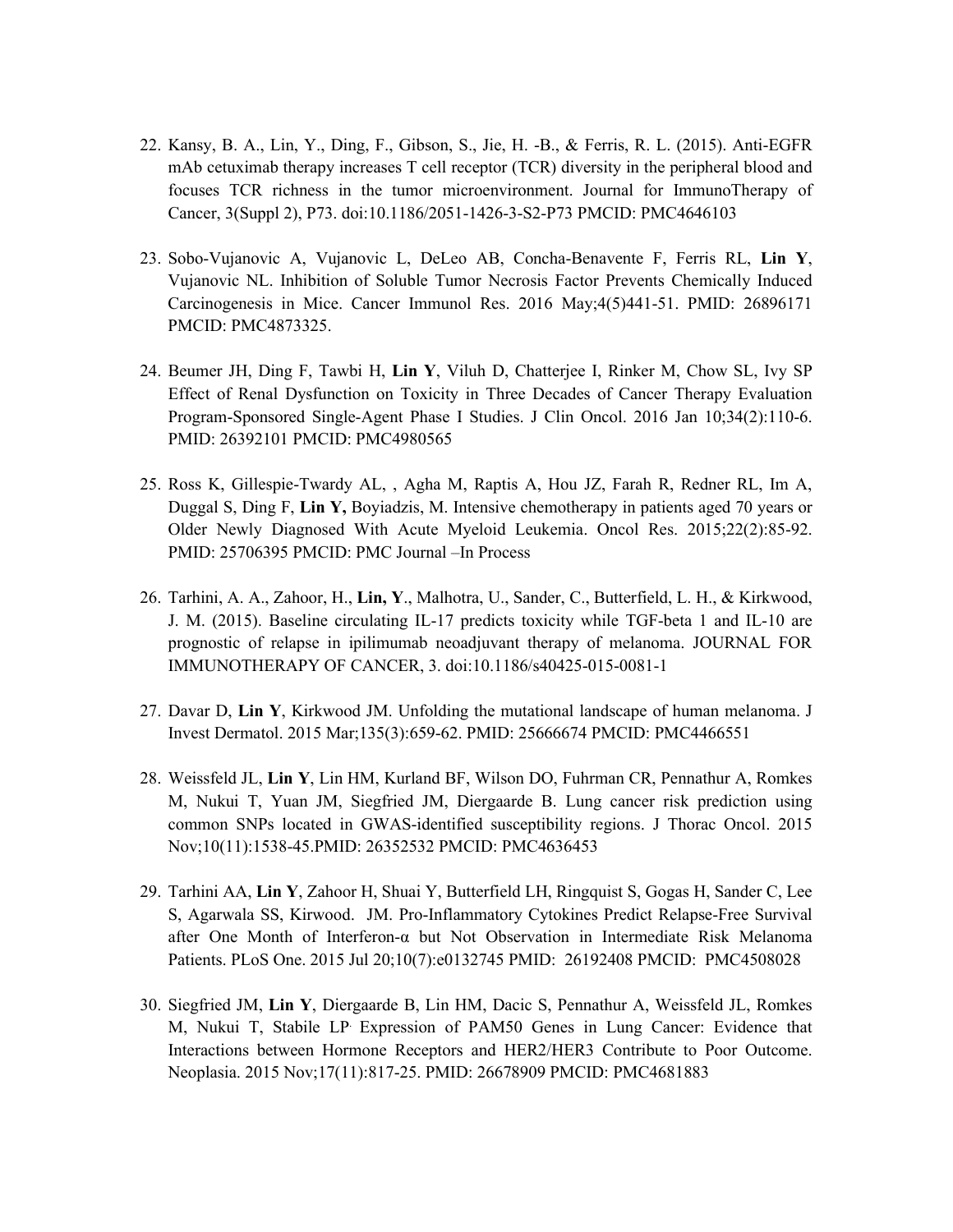- 31. [Tawbi H,](http://www.ncbi.nlm.nih.gov/pubmed?term=Tawbi%20H%5BAuthor%5D&cauthor=true&cauthor_uid=24170263) [Christner SM,](http://www.ncbi.nlm.nih.gov/pubmed?term=Christner%20SM%5BAuthor%5D&cauthor=true&cauthor_uid=24170263) **[Lin Y](http://www.ncbi.nlm.nih.gov/pubmed?term=Lin%20Y%5BAuthor%5D&cauthor=true&cauthor_uid=24170263)**, [Johnson M,](http://www.ncbi.nlm.nih.gov/pubmed?term=Johnson%20M%5BAuthor%5D&cauthor=true&cauthor_uid=24170263) [Mowrey ET,](http://www.ncbi.nlm.nih.gov/pubmed?term=Mowrey%20ET%5BAuthor%5D&cauthor=true&cauthor_uid=24170263) [Cherrin C,](http://www.ncbi.nlm.nih.gov/pubmed?term=Cherrin%20C%5BAuthor%5D&cauthor=true&cauthor_uid=24170263) [Chu E,](http://www.ncbi.nlm.nih.gov/pubmed?term=Chu%20E%5BAuthor%5D&cauthor=true&cauthor_uid=24170263) [Lee JJ,](http://www.ncbi.nlm.nih.gov/pubmed?term=Lee%20JJ%5BAuthor%5D&cauthor=true&cauthor_uid=24170263) [Puhalla](http://www.ncbi.nlm.nih.gov/pubmed?term=Puhalla%20S%5BAuthor%5D&cauthor=true&cauthor_uid=24170263)  [S,](http://www.ncbi.nlm.nih.gov/pubmed?term=Puhalla%20S%5BAuthor%5D&cauthor=true&cauthor_uid=24170263) [Stoller R,](http://www.ncbi.nlm.nih.gov/pubmed?term=Stoller%20R%5BAuthor%5D&cauthor=true&cauthor_uid=24170263) [Appleman LR,](http://www.ncbi.nlm.nih.gov/pubmed?term=Appleman%20LR%5BAuthor%5D&cauthor=true&cauthor_uid=24170263) [Miller BM,](http://www.ncbi.nlm.nih.gov/pubmed?term=Miller%20BM%5BAuthor%5D&cauthor=true&cauthor_uid=24170263) [Beumer JH.](http://www.ncbi.nlm.nih.gov/pubmed?term=Beumer%20JH%5BAuthor%5D&cauthor=true&cauthor_uid=24170263) Calcium Carbonate does not Affect Imatinib Pharmacokinetics in Healthy Volunteers. Cancer Chemother Pharmacol. 2014 Jan;73(1):207-11. PMID: 24170263 PMCID:3880632
- 32. [Tarhini AA,](http://www.ncbi.nlm.nih.gov/pubmed?term=Tarhini%20AA%5BAuthor%5D&cauthor=true&cauthor_uid=24457057) **[Lin Y](http://www.ncbi.nlm.nih.gov/pubmed?term=Lin%20Y%5BAuthor%5D&cauthor=true&cauthor_uid=24457057)**, [Yeku O,](http://www.ncbi.nlm.nih.gov/pubmed?term=Yeku%20O%5BAuthor%5D&cauthor=true&cauthor_uid=24457057) [LaFramboise WA,](http://www.ncbi.nlm.nih.gov/pubmed?term=LaFramboise%20WA%5BAuthor%5D&cauthor=true&cauthor_uid=24457057) [Ashraf M,](http://www.ncbi.nlm.nih.gov/pubmed?term=Ashraf%20M%5BAuthor%5D&cauthor=true&cauthor_uid=24457057) [Sander C,](http://www.ncbi.nlm.nih.gov/pubmed?term=Sander%20C%5BAuthor%5D&cauthor=true&cauthor_uid=24457057) [Lee S,](http://www.ncbi.nlm.nih.gov/pubmed?term=Lee%20S%5BAuthor%5D&cauthor=true&cauthor_uid=24457057) [Kirkwood JM.](http://www.ncbi.nlm.nih.gov/pubmed?term=Kirkwood%20JM%5BAuthor%5D&cauthor=true&cauthor_uid=24457057) A Four- Marker Signature of TNF-RII, TGF-α, TIMP-1 and CRP is Prognostic of Worse Survival in High-Risk Surgically Resected Melanoma. [J Transl Med.](http://www.ncbi.nlm.nih.gov/pubmed/24457057?itool=EntrezSystem2.PEntrez.Pubmed.Pubmed_ResultsPanel.Pubmed_RVDocSum&ordinalpos=1) 2014 Jan 23;12:19. PMID: 24457057 PMCID: 3909384
- 33. Tarhini AA, [Edington H,](http://www.ncbi.nlm.nih.gov/pubmed?term=Edington%20H%5BAuthor%5D&cauthor=true&cauthor_uid=24498358) [Butterfield LH,](http://www.ncbi.nlm.nih.gov/pubmed?term=Butterfield%20LH%5BAuthor%5D&cauthor=true&cauthor_uid=24498358) [Lin Y,](http://www.ncbi.nlm.nih.gov/pubmed?term=Lin%20Y%5BAuthor%5D&cauthor=true&cauthor_uid=24498358) [Shuai Y,](http://www.ncbi.nlm.nih.gov/pubmed?term=Shuai%20Y%5BAuthor%5D&cauthor=true&cauthor_uid=24498358) [Tawbi H,](http://www.ncbi.nlm.nih.gov/pubmed?term=Tawbi%20H%5BAuthor%5D&cauthor=true&cauthor_uid=24498358) [Sander C,](http://www.ncbi.nlm.nih.gov/pubmed?term=Sander%20C%5BAuthor%5D&cauthor=true&cauthor_uid=24498358) [Yin Y,](http://www.ncbi.nlm.nih.gov/pubmed?term=Yin%20Y%5BAuthor%5D&cauthor=true&cauthor_uid=24498358)  [Holtzman M,](http://www.ncbi.nlm.nih.gov/pubmed?term=Holtzman%20M%5BAuthor%5D&cauthor=true&cauthor_uid=24498358) [Johnson J,](http://www.ncbi.nlm.nih.gov/pubmed?term=Johnson%20J%5BAuthor%5D&cauthor=true&cauthor_uid=24498358) [Rao UN,](http://www.ncbi.nlm.nih.gov/pubmed?term=Rao%20UN%5BAuthor%5D&cauthor=true&cauthor_uid=24498358) [Kirkwood JM.](http://www.ncbi.nlm.nih.gov/pubmed?term=Kirkwood%20JM%5BAuthor%5D&cauthor=true&cauthor_uid=24498358) Immune Monitoring of the Circulation and the Tumor Microenvironment in Patients with Regionally Advanced Melanoma Receiving Neoadjuvant Ipilimumab. [PLoS One.](http://www.ncbi.nlm.nih.gov/pubmed/24498358?itool=EntrezSystem2.PEntrez.Pubmed.Pubmed_ResultsPanel.Pubmed_RVDocSum&ordinalpos=1) 2014 Feb 3;9(2):e87705. PMID: 24498358 PMCID: 3912016
- 34. Tawbi, H. A., Tran, A. L., Christner, S. M., Lin, Y., Johnson, M., Mowrey, E., . . . Beumer, J. H. (2013). Calcium carbonate does not affect nilotinib pharmacokinetics in healthy volunteers. CANCER CHEMOTHERAPY AND PHARMACOLOGY, 72(5), 1143-1147. doi[:10.1007/s00280-013-2283-x](http://doi.org/10.1007/s00280-013-2283-x) PMID:24036846 PMCID[:PMC3818249](https://www.ncbi.nlm.nih.gov/pmc/articles/PMC3818249/)
- 35. Lowe DB, Bose A, Taylor JL, Tawbi HA, **Lin Y**, Kirkwood JM, Storkus WJ. Dasatinib Promotes an Expanded and Therapeutically-Superior T Cell Repertoire in Response to Vaccination Against Melanoma. OncoImmunology. 2014 Jan 1;3(1):e27589. PMID: 24734217 PMCID: 3984268
- 36. [Geskin LJ,](http://www.ncbi.nlm.nih.gov/pubmed?term=Geskin%20LJ%5BAuthor%5D&cauthor=true&cauthor_uid=24862743) [Akilov](http://www.ncbi.nlm.nih.gov/pubmed?term=Akilov%20OE%5BAuthor%5D&cauthor=true&cauthor_uid=24862743) OE, **[Lin Y](http://www.ncbi.nlm.nih.gov/pubmed?term=Lin%20Y%5BAuthor%5D&cauthor=true&cauthor_uid=24862743)**, [Lokshin AE.](http://www.ncbi.nlm.nih.gov/pubmed?term=Lokshin%20AE%5BAuthor%5D&cauthor=true&cauthor_uid=24862743) Distinct Age-Matched Serum Biomarkers Profiles in Patients with Cutaneous T-Cell Lymphoma. [Exp Dermatol.](http://www.ncbi.nlm.nih.gov/pubmed/24862743?itool=EntrezSystem2.PEntrez.Pubmed.Pubmed_ResultsPanel.Pubmed_RVDocSum&ordinalpos=1) 2014 Aug;23(8):598- 600. PMID: 24862743 PMCID: 4125529
- 37. [Liao SG,](http://www.ncbi.nlm.nih.gov/pubmed?term=Liao%20SG%5BAuthor%5D&cauthor=true&cauthor_uid=25371041) **[Lin Y](http://www.ncbi.nlm.nih.gov/pubmed?term=Lin%20Y%5BAuthor%5D&cauthor=true&cauthor_uid=25371041)**, [Kang DD,](http://www.ncbi.nlm.nih.gov/pubmed?term=Kang%20DD%5BAuthor%5D&cauthor=true&cauthor_uid=25371041) [Chandra D,](http://www.ncbi.nlm.nih.gov/pubmed?term=Chandra%20D%5BAuthor%5D&cauthor=true&cauthor_uid=25371041) [Bon J,](http://www.ncbi.nlm.nih.gov/pubmed?term=Bon%20J%5BAuthor%5D&cauthor=true&cauthor_uid=25371041) [Kaminski N,](http://www.ncbi.nlm.nih.gov/pubmed?term=Kaminski%20N%5BAuthor%5D&cauthor=true&cauthor_uid=25371041) [Sciurba FC,](http://www.ncbi.nlm.nih.gov/pubmed?term=Sciurba%20FC%5BAuthor%5D&cauthor=true&cauthor_uid=25371041) [Tseng GC.](http://www.ncbi.nlm.nih.gov/pubmed?term=Tseng%20GC%5BAuthor%5D&cauthor=true&cauthor_uid=25371041) Missing value imputation in high-dimensional phenomic data: imputable or not, and how? [BMC](http://www.ncbi.nlm.nih.gov/pubmed/25371041?itool=EntrezSystem2.PEntrez.Pubmed.Pubmed_ResultsPanel.Pubmed_RVDocSum&ordinalpos=1)  [Bioinformatics.](http://www.ncbi.nlm.nih.gov/pubmed/25371041?itool=EntrezSystem2.PEntrez.Pubmed.Pubmed_ResultsPanel.Pubmed_RVDocSum&ordinalpos=1) 2014 Nov 5;15(1):346. PMID: 25371041 PMCID: 4228077
- 38. [Ding Y,](http://www.ncbi.nlm.nih.gov/pubmed?term=Ding%20Y%5BAuthor%5D&cauthor=true&cauthor_uid=25086004) [Tang S,](http://www.ncbi.nlm.nih.gov/pubmed?term=Tang%20S%5BAuthor%5D&cauthor=true&cauthor_uid=25086004) [Liao SG,](http://www.ncbi.nlm.nih.gov/pubmed?term=Liao%20SG%5BAuthor%5D&cauthor=true&cauthor_uid=25086004) [Jia J,](http://www.ncbi.nlm.nih.gov/pubmed?term=Jia%20J%5BAuthor%5D&cauthor=true&cauthor_uid=25086004) [Oesterreich S,](http://www.ncbi.nlm.nih.gov/pubmed?term=Oesterreich%20S%5BAuthor%5D&cauthor=true&cauthor_uid=25086004) **[Lin Y](http://www.ncbi.nlm.nih.gov/pubmed?term=Lin%20Y%5BAuthor%5D&cauthor=true&cauthor_uid=25086004)**, [Tseng GC.](http://www.ncbi.nlm.nih.gov/pubmed?term=Tseng%20GC%5BAuthor%5D&cauthor=true&cauthor_uid=25086004) Bias correction for selecting the minimal-error classifier from many machine learning models. [Bioinformatics.](http://www.ncbi.nlm.nih.gov/pubmed/?term=Bias+correction+for+selecting+the+minimal-error+classifier+from+many+machine+learning+models) 2014 Nov 15;30(22):3152-8. PMID: 25086004 PMCID: 4221122
- 39. Hamilton R, Krauze M, Romkes M, Omolo B, Konstantinopoulos P, Reinhart T, Harasymczuk M, Wang Y, **Lin Y**, Ferrone S, Whiteside T, Bortoluzzi S, Werley J, Nukui T, Fallert-Junecko B, Kondziolka D, Ibrahim J, Becker D, Kirkwood J, Moschos S. Pathologic and Gene Expression Features of Metastatic Melanomas to the Brain. Cancer. 2013 May 21. PMID: 23695963 PMCID: 3901051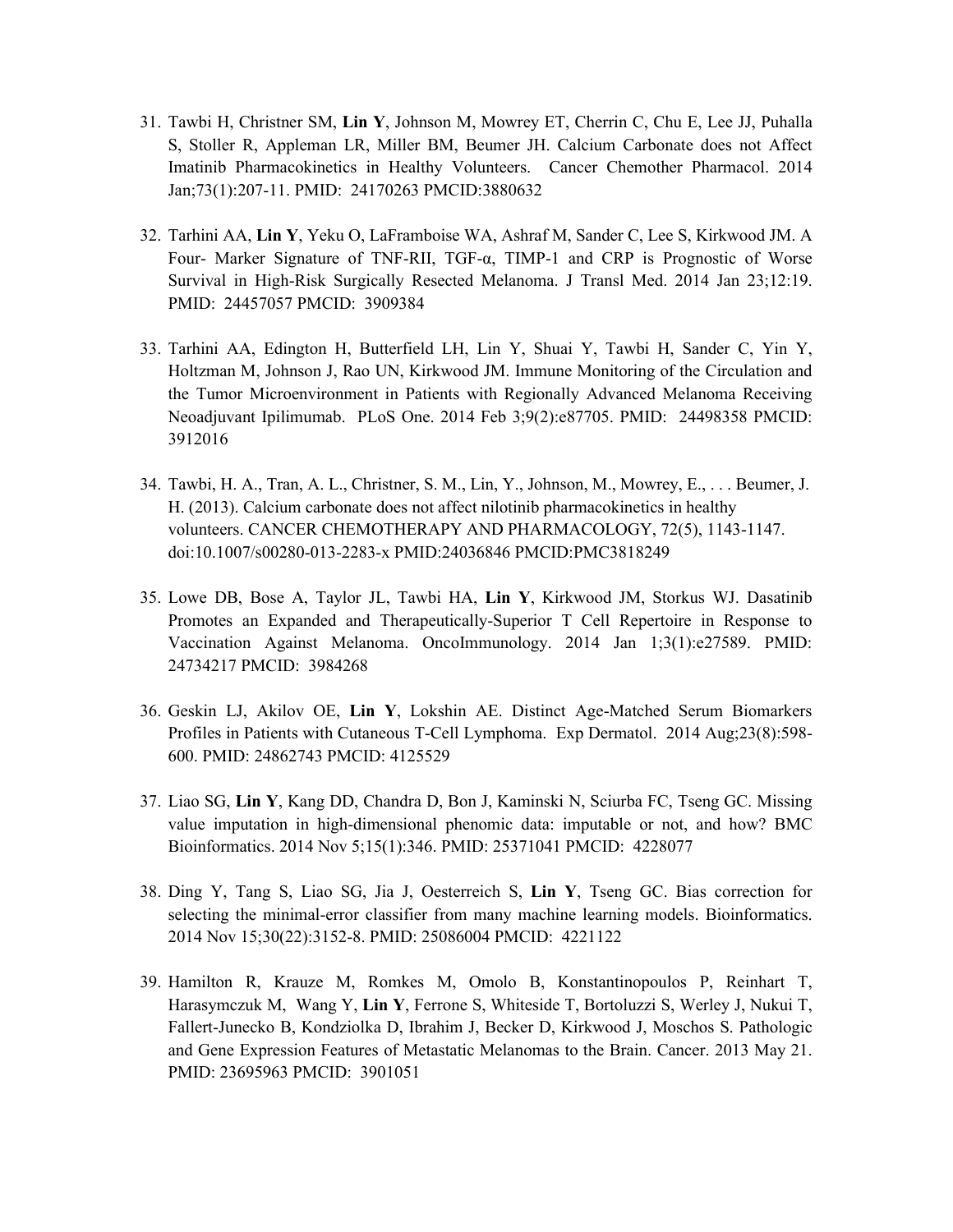- 40. Tawbi HA, Beumer JH, Tarhini AA, Moschos S, Buch SC, Egorin MJ, **Lin Y**, Christner S, Kirkwood JM. Safety and Efficacy of Decitabine in Combination with Temozolomide in Metastatic Melanoma: A Phase I/II Study and Pharmacokinetic Analysis. Annals of Oncology : Official Journal of the European Society for Medical Oncology / ESMO. 2013 Apr;24(4):1112-9. PMID: 23172636. PMCID: 3603441.
- 41. Suryawanshi S, Vlad AM, Lin HM, Mantia-Smaldone G, Laskey R, Lee M, **Lin Y**, Donnellan N, Klein-Patel M, Lee T, Mansuria S, Elishaev E, Budiu R, Edwards RP, Huang X. Plasma MicroRNAs as Novel Biomarkers for Endometriosis and Endometriosis-Associated Ovarian Cancer. Clinical Cancer Research : An Official Journal of the American Association for Cancer Research. 2013 Mar 1;19(5):1213-24. PMID: 23362326. PMCID: 3596045.
- 42. Wang XB, **Lin Y,** Song C, Sibille E and Tseng GC. Detecting Disease-Associated Genes with Confounding Variable Adjustment and the Impact on Genomic Meta-Analysis: with Application to Major Depressive Disorder. BMC Bioinformatics 2012; 13 (1): 52. PMID: 22458711 PMCID: 3342232
- 43. Chang G, Chen L, Lin HM, **Lin Y**, Maranchie JK. Nox4 Inhibition Enhances the Cytotoxicity of Cisplatin in Human Renal Cancer Cells. Journal of Experimental Therapeutics & Oncology. 2012; 10 (1):9-18. PMID: 22946340 PMCID: N/A
- 44. Zhang Q, Kanterewicz B, Buch S, Parise R, Beumer J, **Lin Y**, Hershberger PA. CYP24 Inhibition Preserves 1,25-Dihydroxyvitamin D3 Anti-Proliferative Signaling in Lung Cancer Cells. Mol Cell Endocrinol: 2012; 355 (1):153-161 PMID: 22386975 PMCID: 3312998.
- 45. Wang X, Kang DD, Shen K, Song C, Lu S, Chang LC, Liao SG, Huo Z, Tang S, Kaminski N, Sibille E, **Lin Y**, Li J, Tseng GC. An R Package Suite for Microarray Meta-Analysis in Quality Control, Differentially Expressed Gene Analysis and Pathway Enrichment Detection. Bioinformatics 2012 Oct 1;28(19):2534-6. PMID: 22863766 PMCID: 3463115
- 46. Cetin S, Tobey AB, Sandulache VC, Yang T, Barsic M, **Lin Y**, Dohar JE, Hebda PA. Cyclooxygenase-2 Inhibition for the Prevention of Subglottic Stenosis. Archives of Otolaryngology--Head & Neck Surgery. 2012 Oct 1; 138 (10):962-8. PMID: 23069827 PMCID: 4126655
- 47. Ho J, Barbi de Moura M, **Lin Y**, Vincent G, Thorne S, Duncan LM, Lin HM, Kirkwood JM, Becker D, van Houten B, Moschos S. Importance of Glycolysis and Oxidative Phosphorylation in Advanced Melanoma. Molecular Cancer. 2012 Oct 9; 11 (1):76. PMID: 23043612 PMCID: 3537610
- 48. McLaughlin B, Im A, Raptis A, Agha M, Hou JZ, Redner R, Duggal S, **Lin Y**, Smith C, Boyiadzis M. Fludarabine and Cytarabine in Patients with Relapsed Acute Myeloid Leukemia Refractory to Initial Salvage Therapy. International Journal of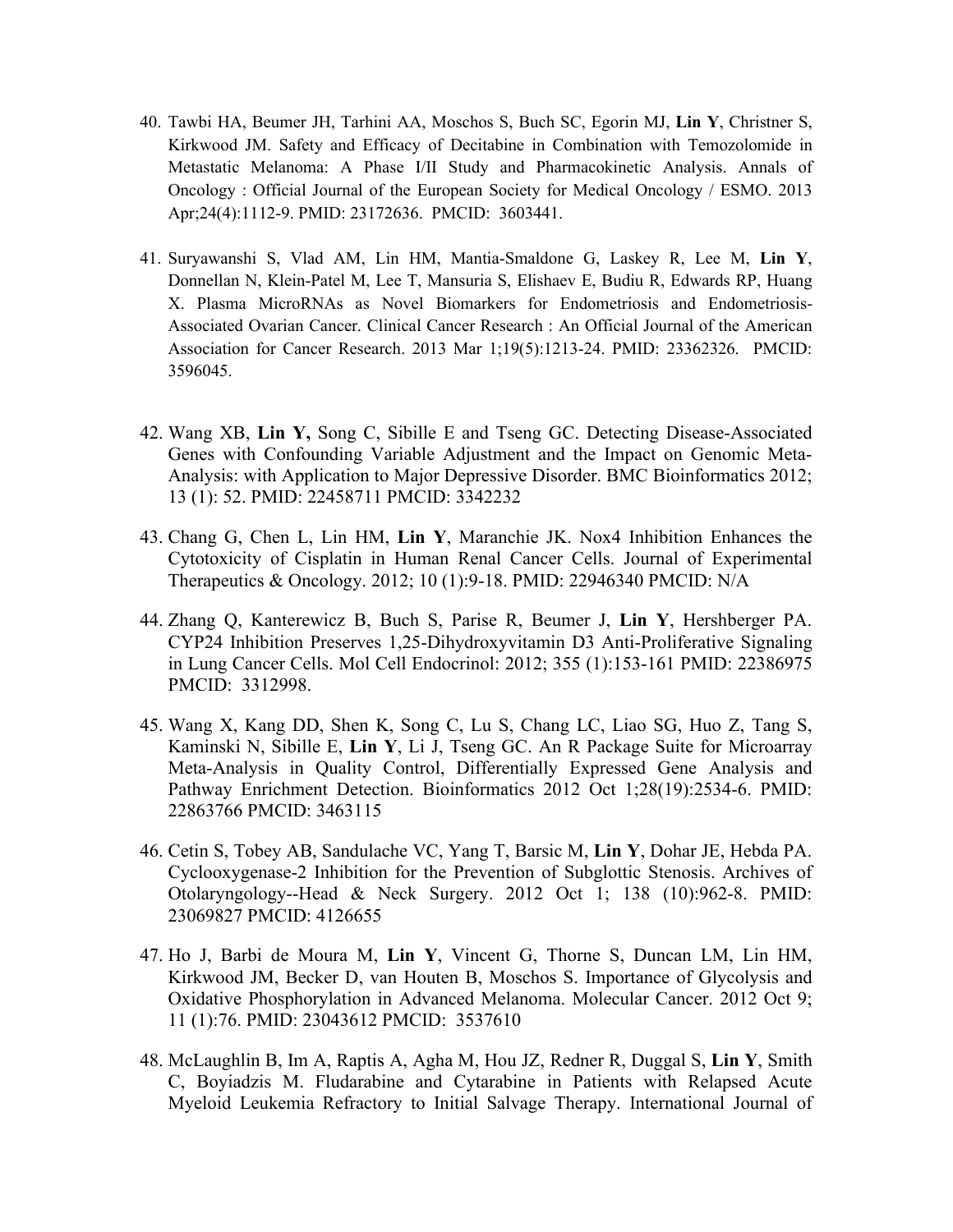Hematology. 2012 Dec; 96 (6):743-7. PMID: 23132594 PMCID: N/A

- 49. Tarhini AA, Leng S, Moschos S, **Yin Y**, Sander C, Lin Y, Gooding W, Kirkwood JM. Safety and Immunogenicity of Vaccination with MART-1 (26-35, 27L), gp100 (209-217, 210M), and Tyrosinase (368-376, 370D) in-Adjuvant with PF-3512676 and GM-CSF in Metastatic Melanoma. J Immunother 2012; 35(4): 359-366. PMID: 22495394 PMCID: 3483091
- 50. Linkov F, Maxwell GL, Felix AS, **Lin Y**, Lenzner D, Bovbjerg DH, Lokshin A, Hennon M, Jakicic JM, Goodpaster BH, DeLany JP. Longitudinal evaluation of cancer-associated biomarkers before and after weight loss in RENEW study participants: implications for cancer risk reduction. Gynecol Oncol. 2012 Apr;125(1):114-9. PMID: 22198242 PMCID: PMC4387771
- 51. Torres VE, Grantham JJ, Chapman AB, Mrug M, Bae KT, King BF Jr, Wetzel LH,, Martin D, Lockart ME, Bennett WM, Moxey-Mims M, Abebe KZ, **Lin Y**, Bost JE, for the Consortium for Radiologic Imaging Studies of Polycystic Kidney Disease (CRISP). Potentially modifiable factors affecting the progression of autosomal dominant polycystic kidney disease. Clin J Am Soc Nephrol. 2011; 6(3):640-647. PMID: 21088290 PMCID: PMC3082424
- 52. Hannon TS, Lee S, Chakravorty S, **Lin Y,** Arslanian SA. Sleep-disordered breathing in obese adolescents is associated with visceral adiposity and markers of insulin resistance. Int J Pedatr Obes. 2011 Apr;6(2): 157-60. PMID: 20545482 PMCID: 3428196
- 53. Manrique AM, Arroryo M**, Lin Y,** El Khoudary SR, Colvin E, Lichtenstein S, Chrysostomou C, Orr R, Jooste E, Davis P, Wearden P, Morell V, Munoz R. Magnesium supplementation during cardiopulmonary bypass to prevent junctional ectopic tachycardia after pediatric cardiac surgery: A randomized controlled study. J Thorac Cardiovasc Surg 2010 Jan; 139 (1) :162-169. PMID 19819469 PMCID: N/A
- 54. Goyal RK, **Lin Y**, Livote E, Fairfull L, Yanik G, Ferrell RE, Schultz K, Zorich GP, Atlas M. TNF- $\alpha$  and TNF receptor super family member 1B polymorphisms predict risk of acute AvHG following matched unrelated donor BMT in children: a pediatric blood and marrow transplant consortium study. Biol Blood Marrow Transplantat. 2010 Jul; 16 (7): 927-936. PMID 20100586 PMCID: N/A
- 55. Jayaram A, Zeevi A, Bentlejewski C, **Lin Y**, Michaels MG. Immune response of young children using ATP based Cylex Assay: a brief report. Pediatric Transplant. 2010 Aug; 14 (5): 664-666. PMID 20345614 PMCID: N/A
- 56. Shaikh N, Kearney DH, Colborn DK, Balentine T, Feng W, **Lin Y,** Hoberman A. How do parents of preverbal children with acute otitis media determine how much ear pain their child is having? The Journal of Pain. 2010; 11(12):1291-1294. PMID 20466597 PMCID: 3072575
- 57. Ramalignam SS, Kummar S, Sarantopoulos J, Shibata S, Lorusso P, Harvey RD,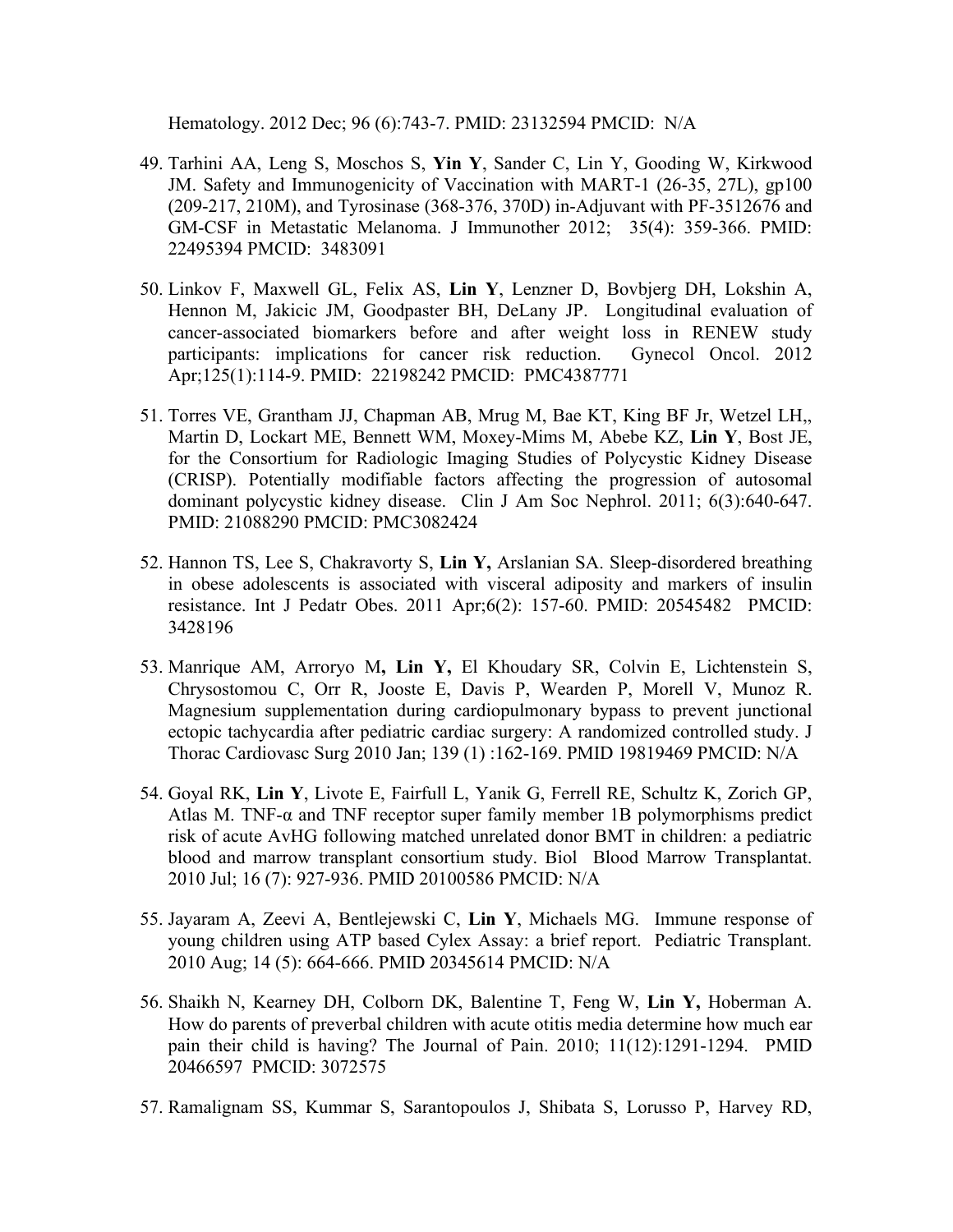Yerk M, **Lin Y,** Beumer JH, Ivy SP, Belani CP, Egorin M. Phase I study of vorinostat in patients with advanced solid tumors and hepatic dysfunction: An NCI Organ Dysfunction Working Group (ODWG) study (NCI # 8057). J Clin Oncol . 2010 Dec; 28 (29). PMID: 20837947 PMCID: 2988640

- 58. O'Malley KJ, Dhir R, Nelson JB, Bost J, **Lin Y**, Wang Z. The expression of androgen-responsive genes is Up-Regulated in the epithelia of benign prostatic hyperplasia. Prostate. 2009 Dec 1; 69 (16):1716-1723. PMID 19676094 PMCID: 2804845
- 59. Jayaram A, Zeevi A, Goyal R, Bentlejewski C**, Lin Y**, Michaels MG. Cord blood lymphocytes show higher ATP production compared to peripheral blood lymphocytes from children and adults. JNPM. 2009, 2 (4)
- 60. Hannon T, Bacha F, **Lin Y,** Arslanian S. Hyperinsulinemia in African American adolescents compared with their American white peers despite similar insulin sensitivity: a reflection of up-regulated B-cell function? Diabetes Care 2008 Jul;31(7): 1445-1447. PMID: 18417751 PMCID: 2453672
- 61. **Lin Y**, Tseng G, Cheong SY, Bean LJ, Sherman SL, Feingold E. Smarter clustering methods for high-throughput SNP genotype calling. Bioinformatics 2008 Dec 1;24(23):2665-2671. PMID: 18826959 PMCID: 2732271
- 62. Simon M, Lee MM, **Lin Y,** Gish L, Schiefelbein J. Distinct and overlapping roles of single-repeat MYB genes in root epidermal patterning. Developmental Biology 2007 Nov 15; 311(2): 566-578. PMID: 17931617
- 63. Axtell AE, Kelley JL, Fader AN, Gupta D, Schwartz B, Comerci JT, **Lin Y**, Weiand S, Gallion HH, Kanbour-Shakir A. Percent surface area involvement is a predictor of lymph node metastasis in endometrial cancer. Gynecol Oncol. 2007 Dec;107(3):482- 6. Epub 2007 Sep 11. PMID 17850853
- 64. Maheshwari V, Tsung A, **Lin Y,** Zeh HJ, Finkelstein SD, Bartlett DL. Analysis of loss of heterozygosity for tumor-suppressor genes can accurately classify and predict the clinical behavior of mucinous tumors arising from the appendix. Annals of Surgical Oncology 2006;13:1610-1616. PMID: 17009159
- 65. Gerszten K, Gooding WE, **Lin Y,** Heron DE, Faul C. A single institutional experience with definitive radiotherapy for cervical cancer using both high- and lowdose-rate brachytherapy. Gynecologic Oncology 2006;102(3):500-507. PMID: 16503346
- 66. [Esposito NN,](http://www.ncbi.nlm.nih.gov/sites/entrez?Db=pubmed&Cmd=Search&Term=%22Esposito%20NN%22%5BAuthor%5D&itool=EntrezSystem2.PEntrez.Pubmed.Pubmed_ResultsPanel.Pubmed_RVCitation) [Mohan D,](http://www.ncbi.nlm.nih.gov/sites/entrez?Db=pubmed&Cmd=Search&Term=%22Mohan%20D%22%5BAuthor%5D&itool=EntrezSystem2.PEntrez.Pubmed.Pubmed_ResultsPanel.Pubmed_RVCitation) [Brufsky A,](http://www.ncbi.nlm.nih.gov/sites/entrez?Db=pubmed&Cmd=Search&Term=%22Brufsky%20A%22%5BAuthor%5D&itool=EntrezSystem2.PEntrez.Pubmed.Pubmed_ResultsPanel.Pubmed_RVCitation) **[Lin Y,](http://www.ncbi.nlm.nih.gov/sites/entrez?Db=pubmed&Cmd=Search&Term=%22Lin%20Y%22%5BAuthor%5D&itool=EntrezSystem2.PEntrez.Pubmed.Pubmed_ResultsPanel.Pubmed_RVCitation)** [Kapali M,](http://www.ncbi.nlm.nih.gov/sites/entrez?Db=pubmed&Cmd=Search&Term=%22Kapali%20M%22%5BAuthor%5D&itool=EntrezSystem2.PEntrez.Pubmed.Pubmed_ResultsPanel.Pubmed_RVCitation) [Dabbs DJ.](http://www.ncbi.nlm.nih.gov/sites/entrez?Db=pubmed&Cmd=Search&Term=%22Dabbs%20DJ%22%5BAuthor%5D&itool=EntrezSystem2.PEntrez.Pubmed.Pubmed_ResultsPanel.Pubmed_RVCitation) Phyllodes tumor: a clinicopathologic and immunohistochemical study of 30 cases. [Archives of Pathology](javascript:AL_get(this,%20)  [and Laboratory Medicine 2006;1](javascript:AL_get(this,%20)30(10):1516-1521. PMID: 17090194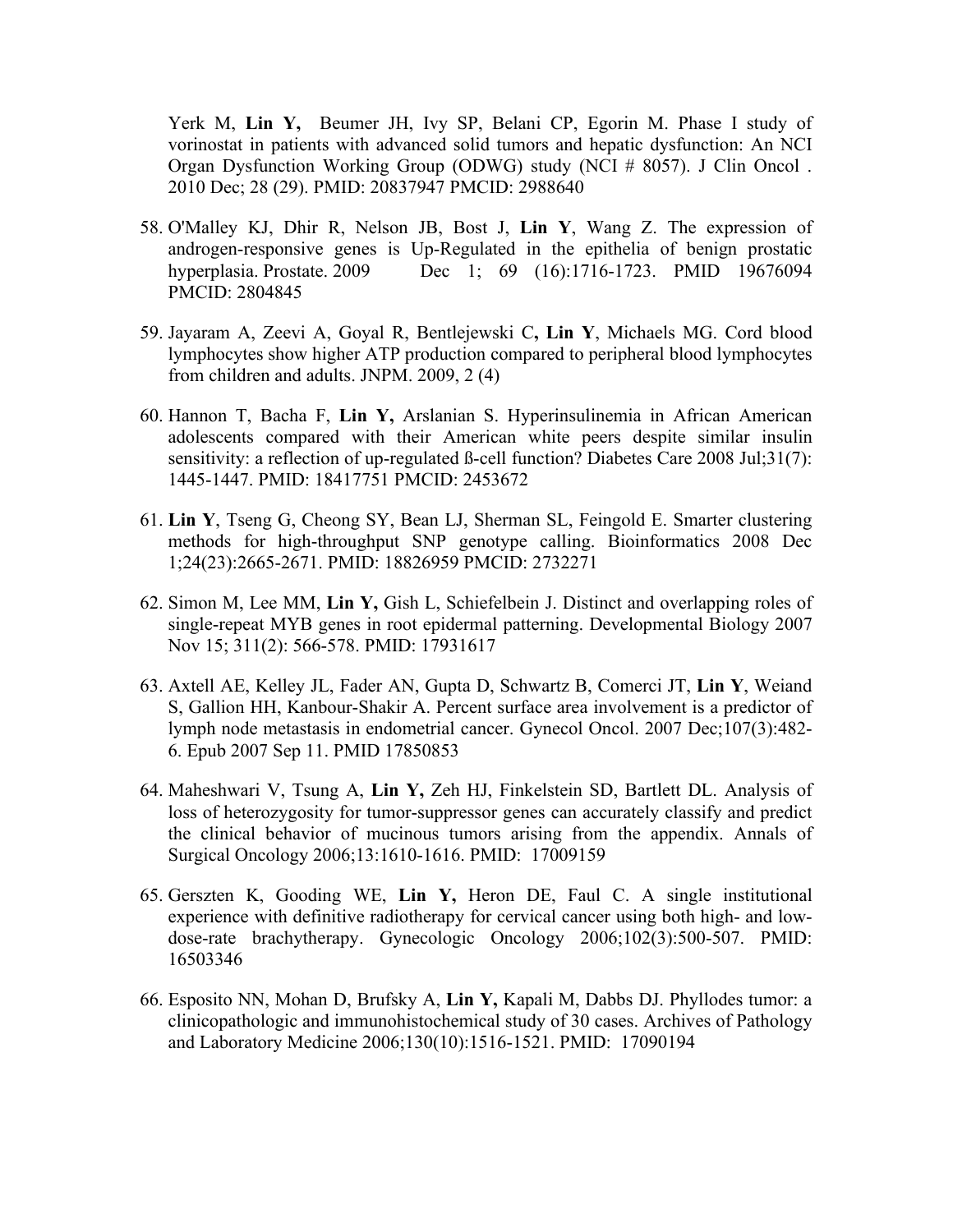- 67. Ahuja SP, Greenspan SL, **Lin Y,** Bowen A, Bartels BS, Goyal RK. Heel ultrasound: a non-invasive method to screen for low bone mass in children with leukemia. Journal of Pediatric Blood and Cancer 2006; 28:427-432. PMID: 16825988
- 68. Kelavkar U, **Lin Y,** Landsittel D, Chandran U, Dhir R. The yin and yang of 15 lipoxygenase-1 and delta-desaturases: dietary omega-6 linoleic acid metabolic pathway in prostate. Journal of Carcinogenesis 2006; 5:9. PMCID: 1440856
- 69. Mohamed MK, Ramalingam S, **Lin Y,** Gooding W, Belani CP. Skin rash and good performance status predict improved survival with gefitinib in patients with advanced non–small cell lung cancer. Annals of Oncology 2005;16:780-785.
- 70. Zhang X, Chen Z, Choe MS, **Lin Y,** Sun SY, Wieand HS, Shin HJ, Chen A, Khuri FR, Shin DM. Tumor growth inhibition by simultaneously blocking epidermal growth factor receptor and cyclooxygenase-2 in a xenograft model. Clinical Cancer Research 2005;11:6261-6269.
- 71. **Lin Y,** Feingold E, Reynolds P. An empirical Bayesian method for differential expression studies using one-channel microarray data. Statistical Applications in Genetics and Molecular Biology 2003;2(1):article 8
- 72. **Lin Y,** Schiefelbein J. Embryonic control of epidermal cell patterning in the root and hypocotyl of *Arabidopsis*. Development 2001;128:3697-3705.
- 73. Hung CY, **Lin Y,** Zhang M, Pollock S, Marks MD, Schiefelbein J. A common position-dependent mechanism controls cell-type patterning and GLABRA2 regulation in the root and hypocotyl epidermis of *Arabidopsis*. Plant Physiology 1998;117:73-84.

#### **2. Presentations**

- 1. Lin Y, Feingold E, Reynolds PR. An empirical Bayesian method for differential expression studies using one-channel microarray data. Presented at: Joint Statistical Meeting (JSM); 2003 Aug 3-7; San Francisco, California.
- 2. Statistical Issues in Family-Based Genetic Association Studies with Application to Congenital Heart Defects in Down Syndrome. 2006 Sep; Presented at: Data Center, Center for Research on Health Care, University of Pittsburgh.
- 3. Lin Y, Tseng GC, cheong SY, Feingold E. Smarter Clustering Methods for High-throughput SNP Genotype Calling. Presented at: ENAR; 2007 Mar 11-14; Atlanta, Georgia.
- 4. Lin Y. Design and Analysis of Clinical Genetic Association Study. Presented at: Health Services Research Seminar Series; 2007 Dec; Center for Research on Health Care, University of Pittsburgh. (Invited)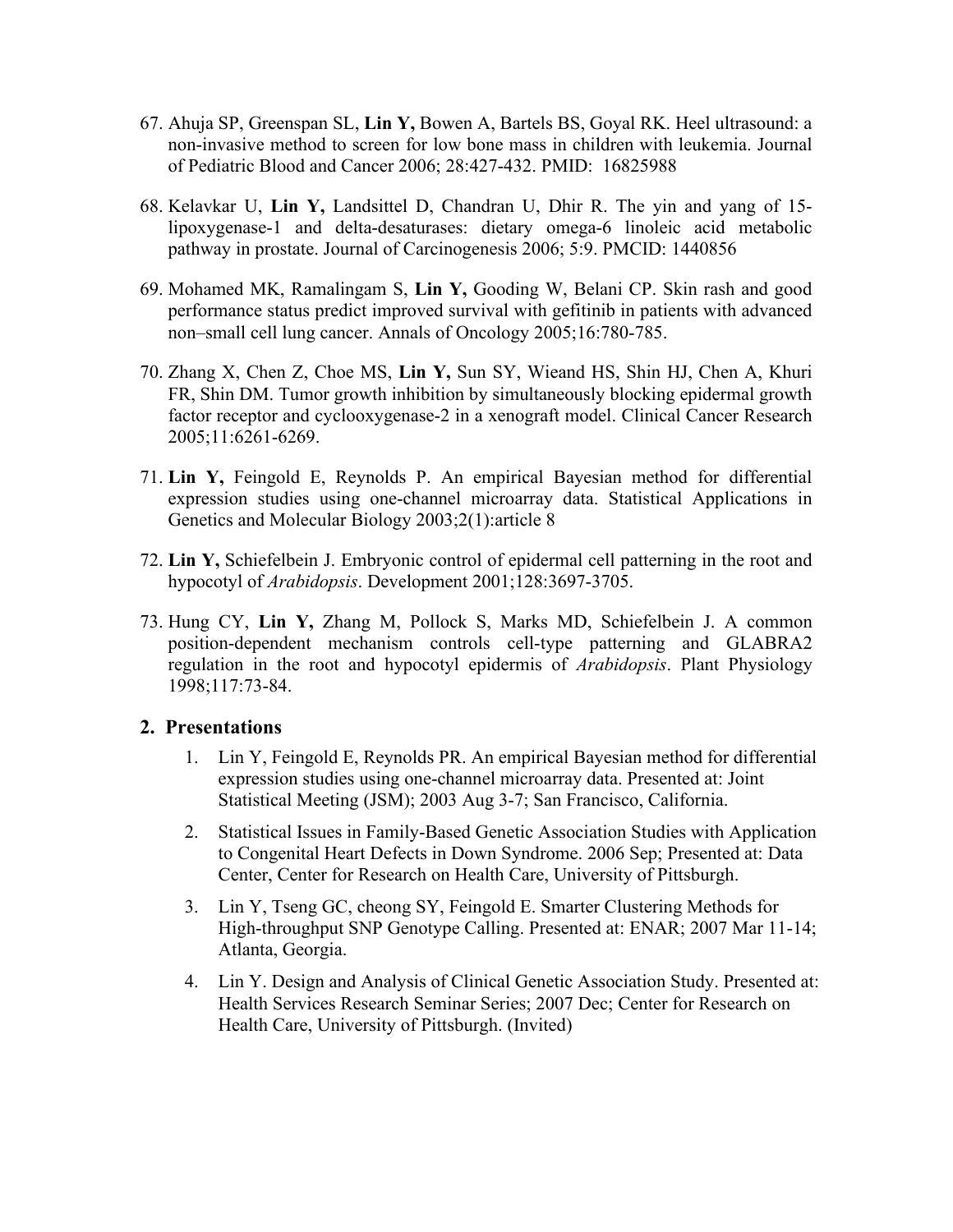- 5. Lin Y, Tseng GC, Cheong SY, Bean LJ, Sherman SL, Feingold E. Smarter Clustering Methods for High-throughput SNP Genotype Calling. 2009 Mar; Presented at: UPCI Biostatistic Facility, University of Pittsburgh. (Invited)
- 6. Lin Y. Quality Issues with Multi-plex Protein Array Data. Presented at: Inter-SPORE Symposium at JSM; 2010 Aug 2; Vancouver, British Columbia, Canada.
- 7. Lin Y. A Brief Overview of Microarray Data Analysis. 2012 May; Presented at: Head and Neck Cancer Signaling Group, Department of Otolaryngology, University of Pittsburgh. (Invited)
- 8. Lin Y, Butterfield LH, LaFramboise W, Potter D, Lin H, sander c, Kirkwood JM, Tarhini A. Comparison of SearchLight and Luminex multiplex assays: A case study of 27 cytokines in 156 melanoma blood serum samples. Presented at: Markers in Cancer 2012; 2012 Oct 11-13; Hollywood, Florida.
- 9. Lin Y, Cheong S, Feingold Eleanor. Genotype Calling in Trisomic Samples. Presented at: Joint Statistical Meetings (JSM) 2014; 2014 Aug 2-7; Boston, MA.
- 10. Lin Y. Statistical design of phase I oncology trials. 2018 March. Presented at: BDMC, Department of Critical Care, University of Pittsburgh. (Invited)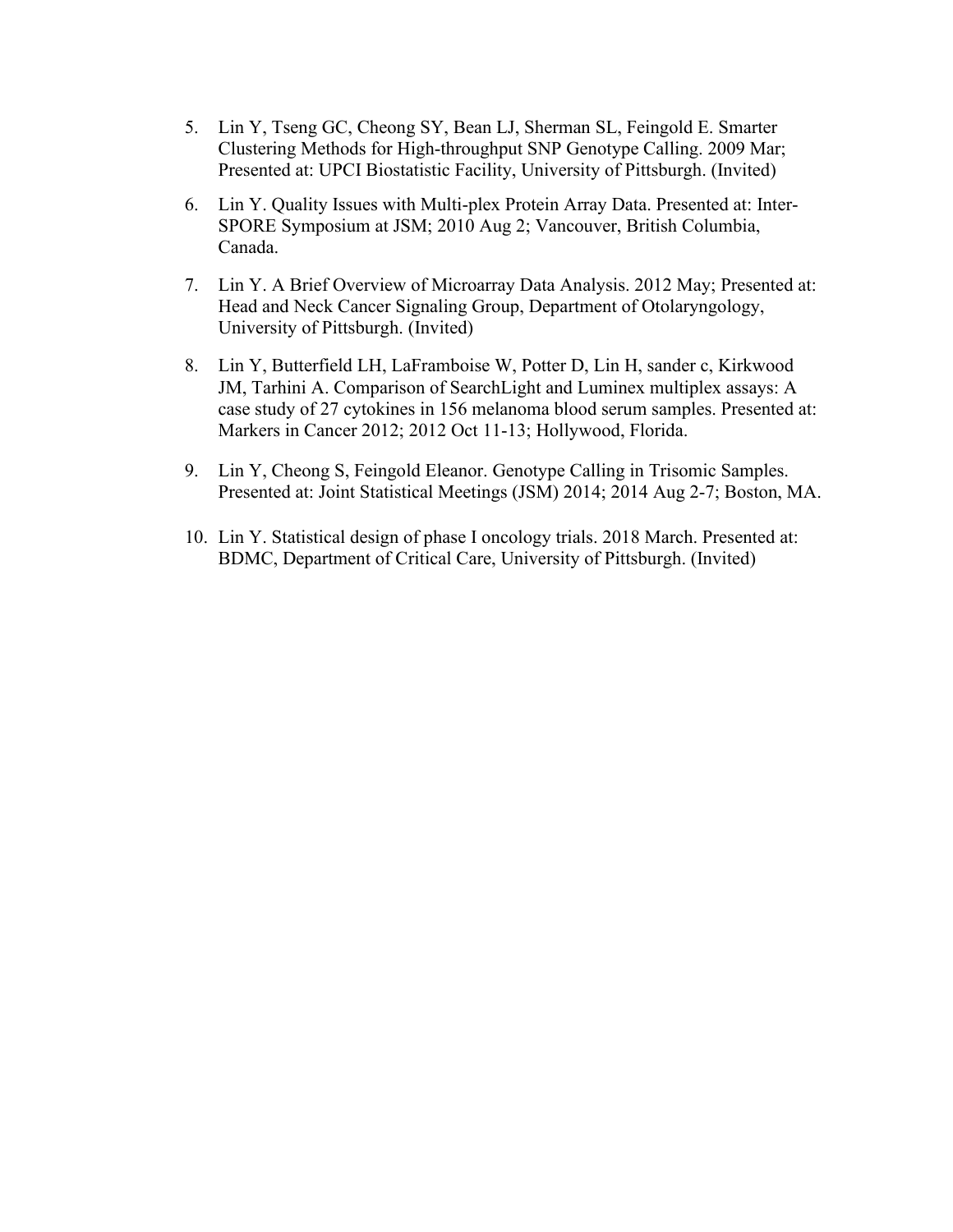## SERVICE

## **1. Service to School and University**

| Years         | Committee                                                                                      | <b>Position</b>                        |
|---------------|------------------------------------------------------------------------------------------------|----------------------------------------|
| 2007          | The Committee of the Pediatric Clinical and<br>Translational Research Center (PCTRC, standing) | Statistical<br>Reviewer<br>(appointed) |
| 2009-2019     | The UPCI protocol review committee (PRC, standing)                                             | Statistical<br>Reviewer<br>(appointed) |
| $2011 - 2019$ | Clinical pharmacology analytical facility advisory<br>committee (standing)                     | Committee<br>member<br>(appointed)     |
| $2011 - 2019$ | <b>UPCI Melanoma-Sacoma Data and Safety Monitoring</b><br>Committee (standing)                 | Committee<br>member<br>(appointed)     |
| $2011 - 2019$ | <b>UPCI Phase I Group Data and Safety Monitoring</b><br>Committee (standing)                   | Committee<br>member<br>(appointed)     |
| 2012-2019     | Cancer Informatics Service Advisory Committee<br>(standing)                                    | Committee<br>member<br>(appointed)     |

## **2. Service to Field of Scholarship**

## **a. Editorial Boards, Editorships**

| Date               | <b>Position</b>              | Organization                         |
|--------------------|------------------------------|--------------------------------------|
| $6/2014$ - Present | <b>Statistical</b><br>Editor | Journal of National Cancer Institute |
| 2010-2015          | Statistical<br>Consultant    | Wound Repair and Regeneration        |

## **b. Manuscript and Other Document/Publication Review**

| <b>Dates</b>     | <b>Journal Title</b>                                       |
|------------------|------------------------------------------------------------|
| $2003 - 2009$    | Statistical Applications in Genetics and Molecular Biology |
| $2003$ - Present | Journal of Clinical Oncology                               |
| 2008             | International Journal of Radiation Oncology                |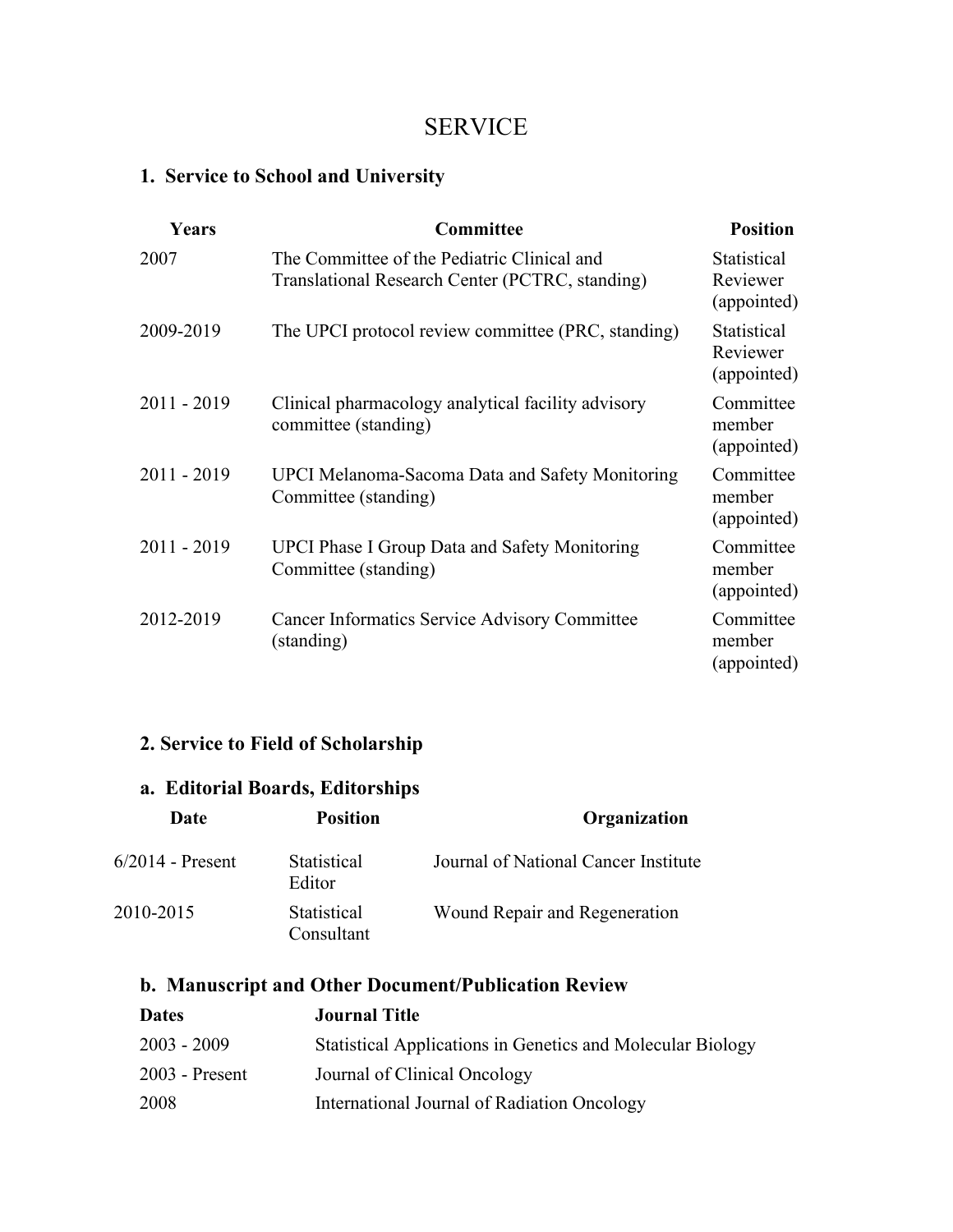| <b>Dates</b> | <b>Journal Title</b>                                                                                                                                              |  |
|--------------|-------------------------------------------------------------------------------------------------------------------------------------------------------------------|--|
| 2008, 2009   | <b>Bioinformatics</b>                                                                                                                                             |  |
| 2009         | Stroke                                                                                                                                                            |  |
| 2009         | Book chapter reviewer, The Springer (2009). "Logistic<br>Regression: A Self-Learning Text, Third Edition" by David<br>Kleinbaum and Mitchel Klein: Chapters 8-10. |  |
| 2009-2015    | Wound Repair and Regeneration                                                                                                                                     |  |
| 2013         | <b>Nature Communications</b>                                                                                                                                      |  |
| 2013         | <b>PLOS ONE</b>                                                                                                                                                   |  |
| 2014-present | Journal of National Cancer Institute                                                                                                                              |  |
| 2017         | British Journal of Dermatology                                                                                                                                    |  |
| 2021         | Cancer                                                                                                                                                            |  |
| 2021-present | <b>JNCI</b> Cancer Spectume                                                                                                                                       |  |

### **c. Study Sections, Review Panels, and Advisory Boards**

| Date      | <b>Position</b> | <b>Organization and Nature of Activity</b>            |
|-----------|-----------------|-------------------------------------------------------|
| 2009      | Reviewer        | NIH Challenge grants, Stage 1                         |
| 2011-2015 | Reviewer        | Small Grants for Cancer Epidemiology (R03),<br>NCI    |
| 2012      | Reviewer        | Research Answers to NCI Provocative<br>Questions, NCI |
| 2018      | Reviewer        | NCI special emphasis panel, ZCA1 RPRB-<br>N(M)2 (P01) |

### **3. Service for Practice and Policy-Making, including Consultantships**

#### **a. Governmental Organizations Date Position Type of Service and/or Agency** 2019-2022 The Pancreas Task Force (TF) of the NCI Gastrointestinal Steering Committee Committee member (appointed)

### **b. Non-Governmental and Community-Based Organizations**